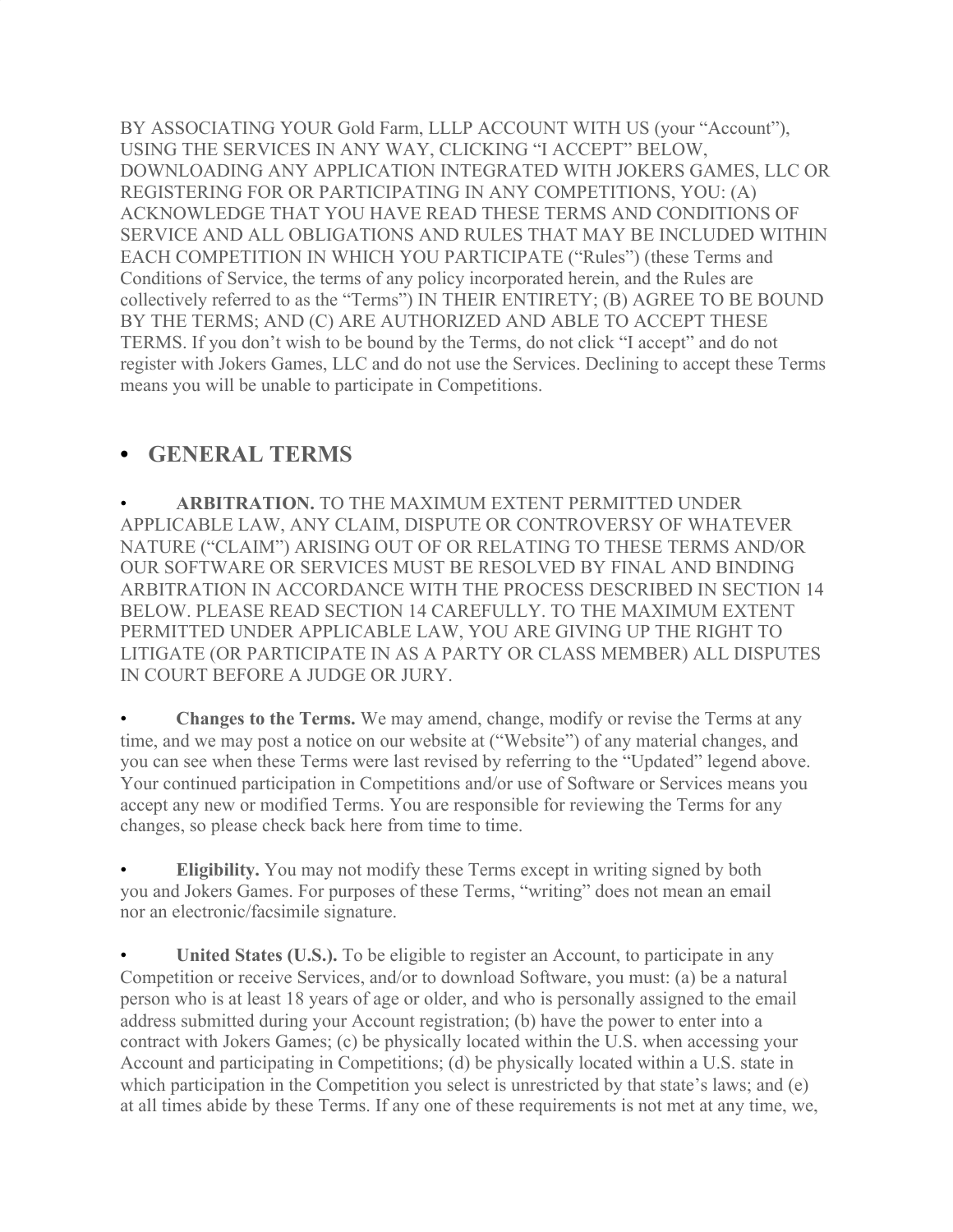as agent for our developer partners, may suspend or close your Account with or without notice.

• **Non-U.S.** To be eligible to register an Account, to participate in any Competition or receive Services, and/or to download Software, you must: (a) be a natural person who is at least 18 years of age or older, and who is personally assigned to the email address submitted during your Account registration; (b) have the power to enter into a contract with Jokers Games; (c) be physically located in a jurisdiction in which participation in the Competition you select is permitted and unrestricted by that state or country's laws; and (d) at all times abide by these Terms. If any one of these requirements is not met at any time, we, on behalf of our developer partners, may suspend or close your Account with or without notice.

**Registration.** When you create an Account, you will be asked for a legitimate email address that you control and to create a password. After registration, you will be given the opportunity to create a username or accept a username given by the Services. The password and username are needed to participate in the Services. As a registered user, you can update your account settings, including your email address, by logging into your Gold Farm Account inside any Jokers Games-enabled game and clicking "Account Settings". Also, if you forget either your password or username, you can visit the Website or email us or Gold Farm for help. Please keep your username and password secret because you are responsible for all activity in your Account. Although we may offer a feature that allows you to "save" or "remember" your password, this feature makes it possible for third parties to access your Account, so please use that feature prudently because such use is at your own risk. We may, in our sole discretion, reject, change, suspend and/or terminate your username.

• **Your Account.** As the holder of your Account, you are solely responsible for complying with these Terms, and only you are entitled to all benefits accruing thereto. You may not allow any other person to (i) access your Account; (ii) access Services or Software through your Account; or (iii) accept or use prizes, winnings and other representative of value (including without limitation digital trophies, virtual currency or virtual goods) (collectively "Winnings"). Neither your Account nor Winnings nor any Digital Assets (defined in Section 10.3) are transferable to any other person or account. You must immediately notify us of any unauthorized use of your password or identification or any other breach or threatened breach of our security or the security of your Account in any Jokers Games-enabled game.

Personal Location Data: As a part of this service, on behalf of our developer partners, we collect location information from your device as available.

• **Use of Information Collected:** By utilizing an account and providing an email address, users authorize Jokers Games to provide them with important announcements, relevant promotions, and other related communications relating to the Service, Software and Competitions. Users will always have the opportunity to opt out of these communications at any time.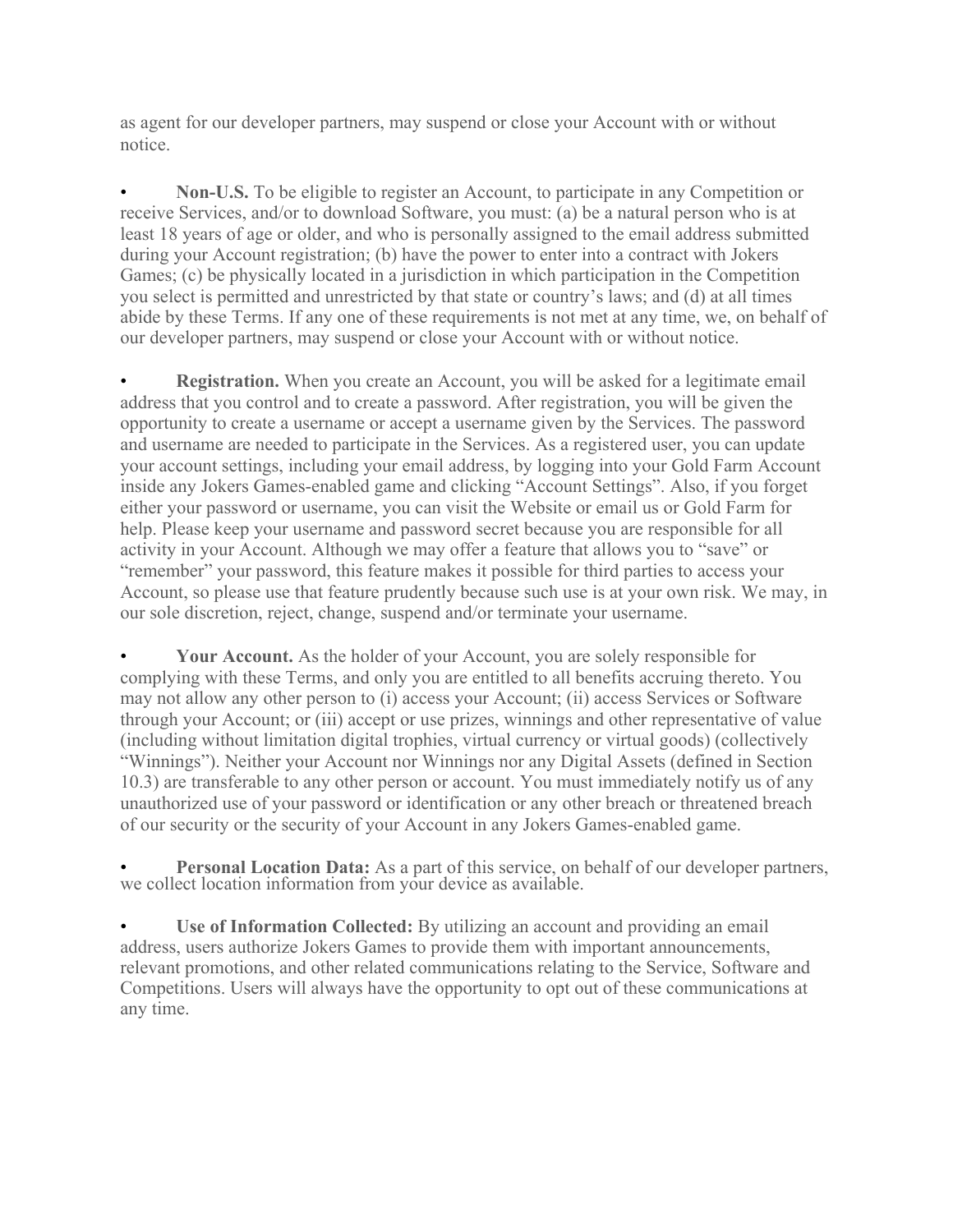**1.8 Employee Policy:** Jokers Games employees may use the Services and/or Software for the purpose of testing the user experience, but may not withdraw money or compete directly with contestants in any ongoing contest.

### **• SERVICES AND SOFTWARE**

The Services. On behalf of our developer partners, we may, with or without notice to you: (1) modify, suspend or terminate your access to the Website, Services and/or Software for any reason without liability; and (2) interrupt the operation of the Website, Services and/or Software as necessary to perform maintenance, error correction, or other work. As agent for our developer partners, we may suspend and/or close the account of any user who violates, or whom we reasonably believe may be in violation of or will violate, these Terms, at any time without notice and without liability. Also, and without limiting our other rights or remedies, if we believe you have violated these Terms or if you have violated these Terms, as agent for our developer partners, we may determine that your Winnings, if any, will be forfeited, disgorged or recouped.

**Software.** If you wish to participate in Competitions or receive Services, you may be required to first download certain mobile applications from our third-party developer partners which have integrated the Jokers Games platform (together with the content included therein, any associated documentation, and any application program interfaces, license keys, and patches, updates, upgrades, improvements, enhancements, fixes and revised versions of any of the foregoing, is collectively "Software"). If you do not download the Software, you will not be able to participate in Competitions or receive relevant Services. Whether you download the Software directly or from a third party, such as via an app store, your use of the Software is subject to these Terms. We license the Software to you under Section 10.2.

• **Remote Access and Updates.** We and/or our developer partners choose to offer technical support for Software from time to time in our discretion. Such technical support may require that we or our developer partners remotely access your device on which the Software is installed ("Device"). Also, if and when our developer partners update the Software or deploy patches, updates, and modifications to the Jokers Games platform integrated into the Software, as applicable, we may do so through remote access of your Device without your knowledge. You hereby consent to these activities. You acknowledge that if we or our developer partners cannot remotely access your Device, then the Software may no longer work, and this may prevent you from participating in Competitions or otherwise receiving Services. We and/or our developer partners' access to your Device will be limited solely to (i) providing support (ii) updating the Software or (iii) determining your location for skill-gaming regulatory purposes only, and is governed by the terms of our Privacy Policy.

**Beta Releases.** For any Service that is identified by us or our developer partners as a "beta" version ("Beta Service"), you acknowledge and agree that a Beta Service may contain more or fewer features than the final release of the Service. We and our developer partners reserve rights not to release a final release of a Beta Service or to alter any such Beta Services' features, specifications, capabilities, functions, licensing terms, release dates,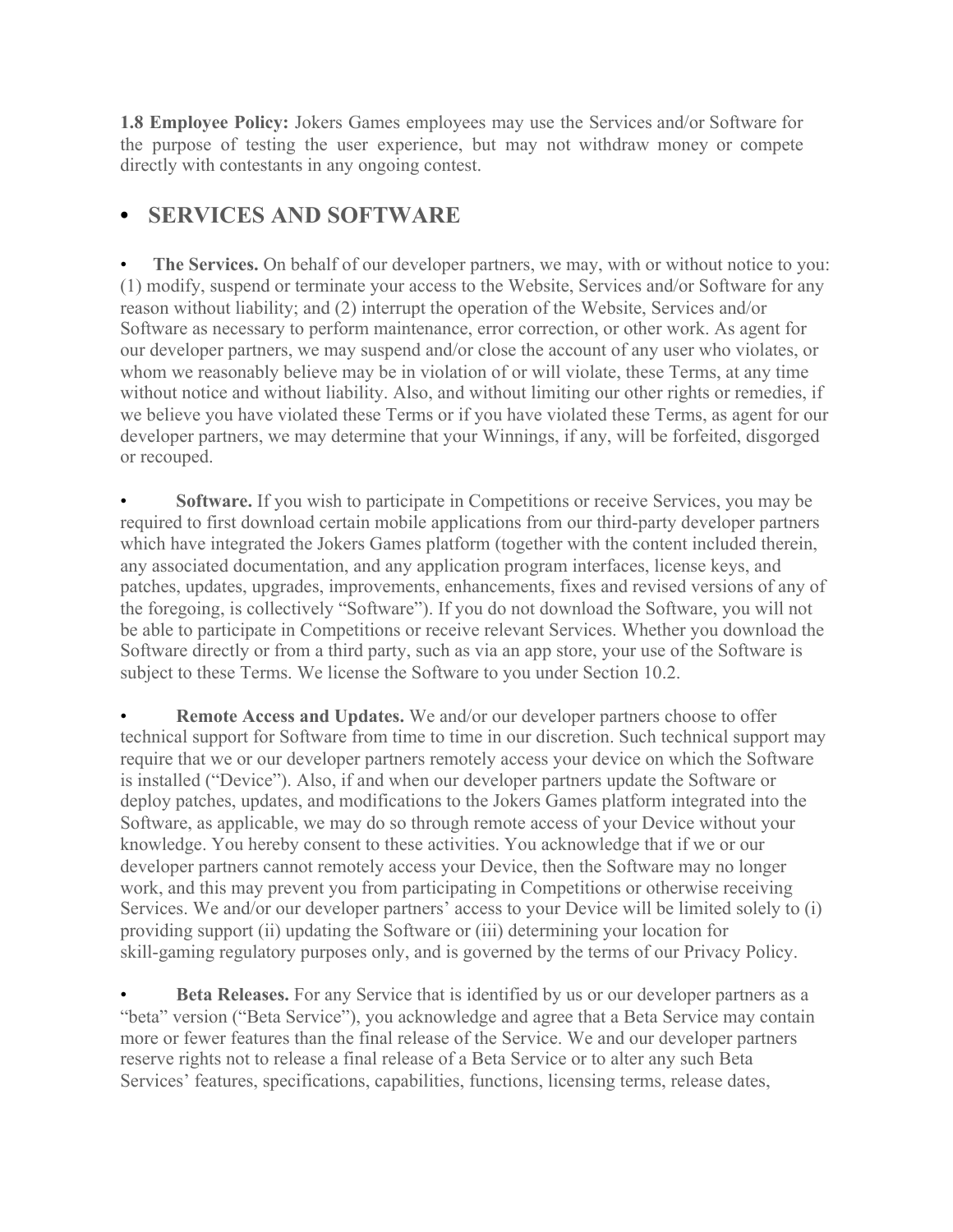general availability or other characteristics. Beta Services may not be suitable for production use and may contain errors affecting proper operation and functionality.

**Third Party Sites.** You may be able to access third-party websites or services via the Software, Services or Website. We are not responsible for third-party websites, services, or content available through those third-party services. You are solely responsible for your dealings with third-parties (including advertisers and game developers). Your use of thirdparty software, websites or services may be subject to that third-party's terms and conditions.

## **• COMPLIANCE WITH LAWS**

• **Prohibited US States/Countries.** You acknowledge that various rules, regulations and laws addressing sweepstakes, contests, and tournaments with entry fees and/or prizes govern your participation in Competitions ("Gaming Laws"), and that Gaming Laws are set up by each individual US state, country, territory, or jurisdiction. Therefore, the Software DOES NOT permit Cash Competitions (as defined in section 8.3) to be offered to users participating in Competitions in any state in which such Competition violates its Gaming Laws ("Prohibited Jurisdiction"), and if you are located in any Prohibited Jurisdiction then you may not participate in Cash Competitions. It is your responsibility to determine whether the state, country, territory or jurisdiction in which you are located is a Prohibited Jurisdiction. Together with our developer partners, we reserve the right (but have no obligation) to monitor the location from which you access Services, and on behalf of our developer partners, we may block access from any Prohibited Jurisdiction. Each time you log in to participate in a Cash Competition, we may require you to accurately confirm the location from which you are playing.

• **Additional Laws.** In addition to Gaming Laws, you are also subject to all municipal, state and federal laws, rules and regulations of the city, state and country in which you reside and from which you access and use Services, including without limitation U.S. export laws (together with Gaming Laws, the "Applicable Laws"). You are solely responsible for your compliance with all Applicable Laws. Access to Competitions may not be legal for some or all residents of, or persons present in, certain jurisdictions. SERVICES AND COMPETITIONS ARE VOID WHERE PROHIBITED OR RESTRICTED BY APPLICABLE LAWS. Your participation in Competitions is at your own volition, and you agree not to hold us responsible or liable if Applicable Laws restrict or prohibit your access or participation.

• **LEGAL DISCLAIMERS.** WE MAKE NO REPRESENTATIONS OR WARRANTIES, EXPRESS OR IMPLIED, AS TO THE LAWFULNESS OF YOUR PARTICIPATING IN ANY COMPETITION OFFERED BY OUR DEVELOPER PARTNERS OR USE OF SERVICES, NOR SHALL ANY PERSON AFFILIATED, OR CLAIMING AFFILIATION, WITH US HAVE AUTHORITY TO MAKE ANY SUCH REPRESENTATIONS OR WARRANTIES.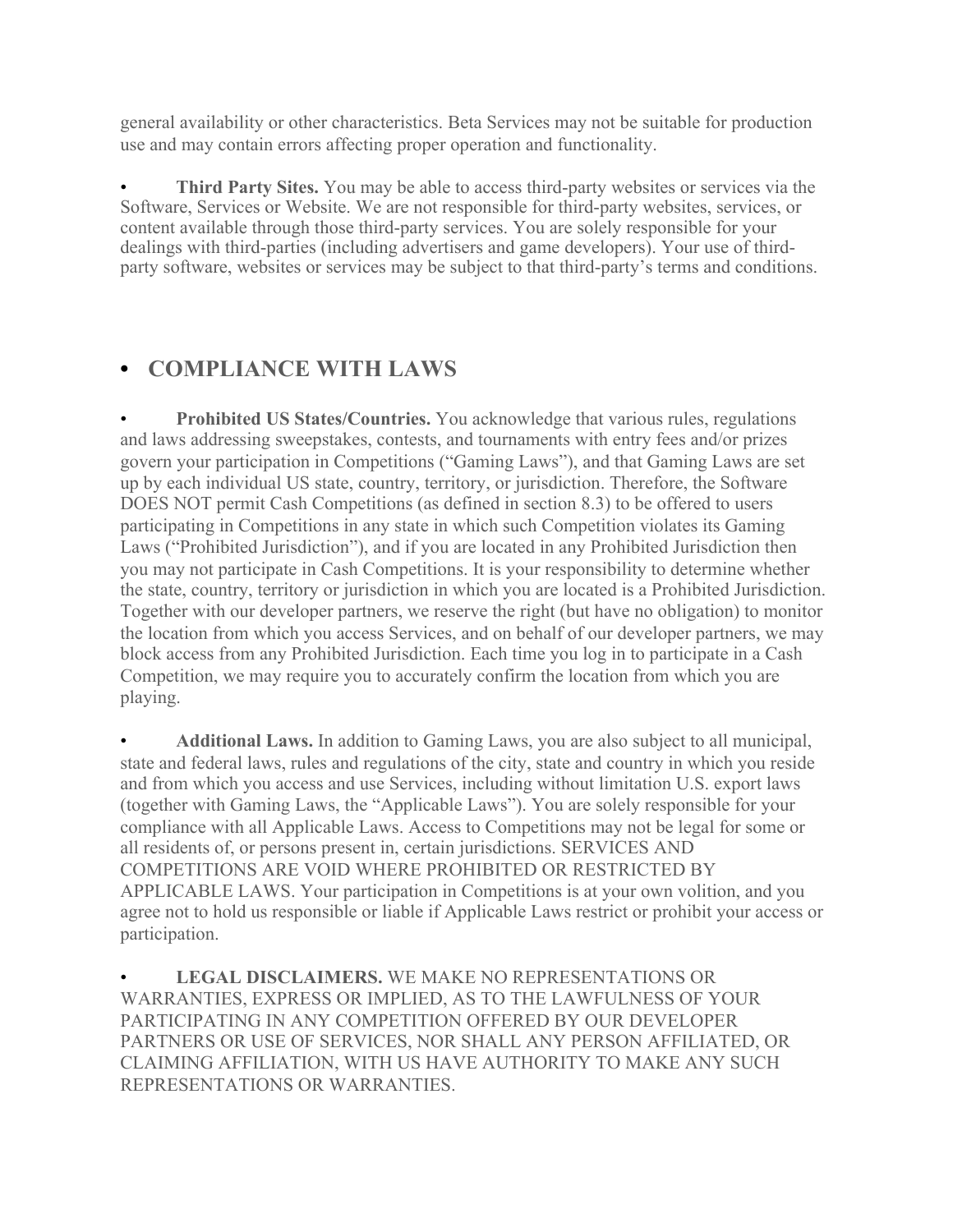## **• YOUR REPRESENTATIONS AND WARRANTIES TO US**

You represent and warrant to us that (1) you have the right, authority, and capacity to agree to these Terms, to register for an Account, and to participate in those Competitions for which you register; and (2) you will comply with these Terms when participating in Competitions, receiving Services, and/or using Software; and (3) all information you supply to us or our developer partners is complete, accurate and current (and knowingly submitting incomplete or inaccurate information, or failing to update and maintain current, complete and accurate information, may result, without limitation, in immediate termination of your Account and forfeiture of Winnings).

# **• YOUR INDEMNIFICATION OF US**

You will, at your own cost and expense, indemnify and hold us and our directors, officers, employees and agents harmless from and against any and all claims, disputes, liabilities, judgments, settlements, actions, debts or rights of action, losses of whatever kind, and all costs and fees, including reasonable legal and attorneys' fees, arising out of or relating to (i) your breach of these Terms; (ii) any use of your Account, the Website, the Software and the Services by any person including yourself; (iii) your violation of Applicable Laws; and/or (iv) your negligence or misconduct; and, if we instruct you in writing, you will, at your cost and expense, defend us from any of the foregoing using counsel reasonably acceptable to us.

#### **• PRIVACY**

**Privacy Policy.** We are committed to your privacy, and our Privacy Policy, the terms of which are incorporated into these Terms as if set forth in their entirety, explains the policies put in place and used by us to protect your privacy as you visit the Website, participate in Competitions, download and use the Software and receive Services, and its terms are made a part of these Terms by this reference. We receive, store and use all information that you submit to the Website and all information you submit in registering for and participating in Services, in accordance with the Privacy Policy, so please read it carefully. We also collect anonymous aggregated and/or statistical data reflecting your use of the Website and Services and may use such data for tracking, reporting and other activities in connection with our business, also all in accordance with the Privacy Policy. We will not intentionally disclose any personally identifying information about you (including information submitted in creating an Account, your social security number, your email address, phone number, or passport, information obtained by the Website from cookies, and information regarding your IP address) to third parties without your consent except (1) where expressly specified in these Terms, (2) where expressly specified in the Privacy Policy, and/or (3) where we, in good faith, believe such disclosure is necessary to comply with Applicable Laws, to enforce these Terms against you, or to help prevent a loss of life or physical injury or crime.

• **Communications with You.** As also detailed in the Privacy Policy, we may use emails, text messages, and push notifications to notify you when you win our developer partners' Competitions, when a Competition you have entered has completed, and to let you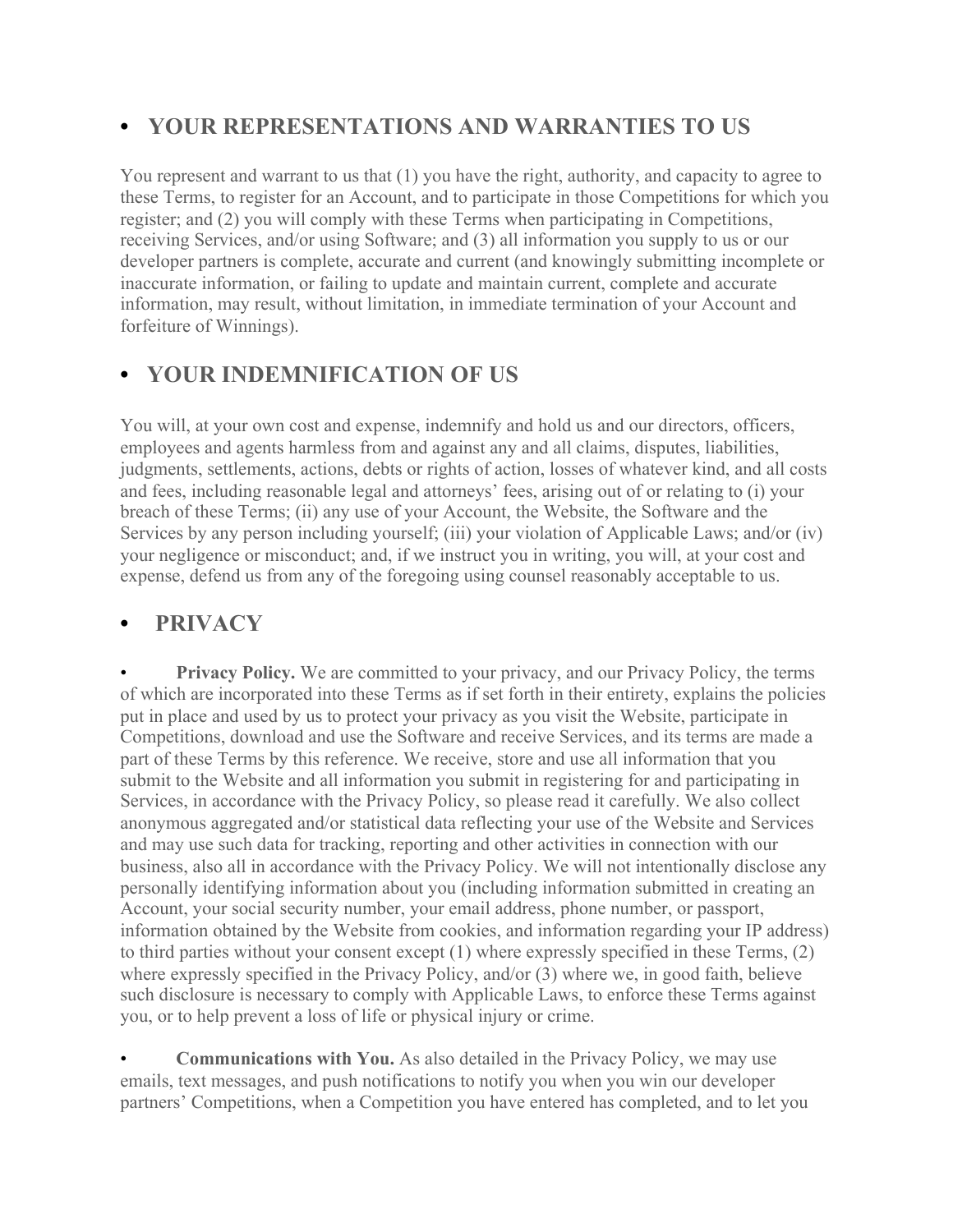know of special promotions, events and policy changes. We may also communicate with you via email, text message, push notification or chat for any other purpose relating to Services or Software. We or our representatives may monitor all communications made by or received by you while using the Website and Services. If you do not wish to receive these communications from us, you may opt out by emailing contet@jokersgames.com, but you acknowledge that opting out may result in your inability to participate in our developer partners' Competitions or receive Services.

**Device Information.** Using the Software and Services requires an Internet connection to our servers, and we (on behalf of our developer partners) or our developer partners may need to collect certain information from you and your Internet-enabled device ("Device") in order to make the Software and Services available to you, such as hardware system profile data, internet

connection data and any other data related to the operation of the Service from any Device that logs onto the Service using your Account. We will use this information in accordance with the Privacy Policy.

**Warning.** Please take care in sending us sensitive information because third parties can unlawfully intercept or access transmissions or private communications between you and us, and you acknowledge that internet transmissions are never completely private or secure. For your safety, you should never reveal any sensitive personal information in any Jokers Games-enabled public forums, message boards or chat features.

**Promotional Activities.** By registering for an Account, you allow us and/or our developer partners to publicly display your username and tournament records, and to use this information for any purpose. By using the Services, you allow us and our developer partners to print, publish, broadcast and use, worldwide, in any media and at any time, your name, picture, voice, likeness, and/or any biographical information that you submit to us or our developer partners ("Biographical Information") for promotional, marketing or related business purposes, without compensation to you. However, we will never sell your Biographical Information without your prior written consent, and our use of your personally identifiable information is always governed by our Privacy Policy.

• **Gameplay Dialogue.** On behalf of our developer partners, we may use third party websites and technologies to record or stream gameplay or chat dialogue occurring through the Services, including your own dialogue ("Recordings"). We use Recordings to verify compliance with these Terms and as part of marketing and promotion of the Services. Please do not submit personally identifiable information in gameplay dialogue—this information is available for anyone to see and use. You may record and distribute your own recordings of gameplay dialogue for non-commercial purposes (i.e., you may not record or distribute Recordings for compensation) so long as your recording and distribution: (a) do not include other products or services that are competitive with the Services, and (b) comply with these Terms.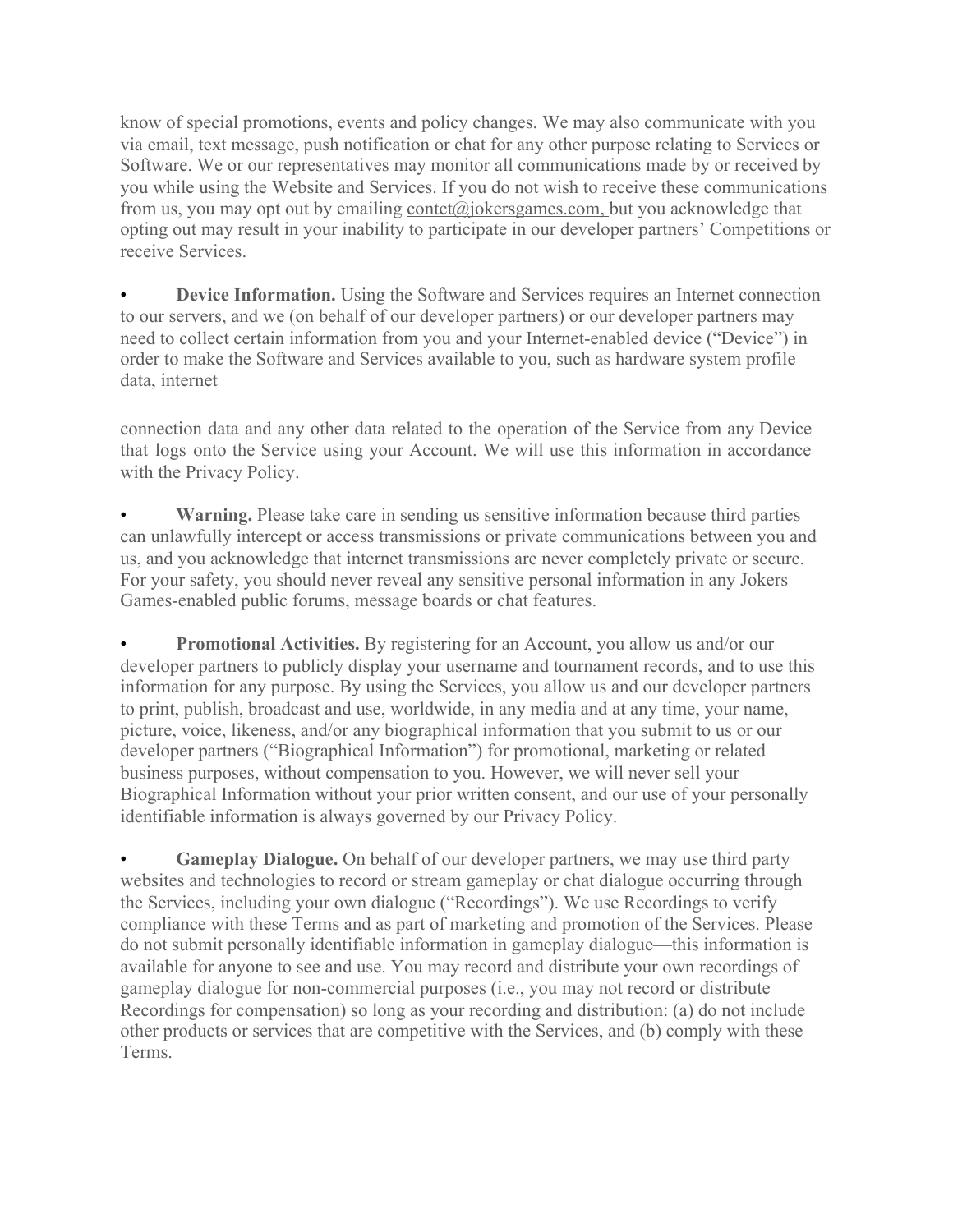• **Children.** The Services will not knowingly accept personal information from anyone under 18 years old. If you believe that a child under 18 has gained access to the Services, please contact us at [contact@jokersgames.com.](mailto:contact@jokersgames.com) On behalf of ourselves and our developer partners, we have taken commercially reasonable steps to restrict use of Services to those who are at least 18 years old. As agent for our developer partners, we do not sell products or services for purchase by minors.

# **• ACCEPTABLE USE POLICY**

**Rules of Conduct.** You are personally responsible for your use of Services and Software, and while using Services and Software you must conduct yourself in a lawful and respectful manner in accordance with our rules of conduct below. We may temporarily or permanently ban users who violate these rules, or who abuse email communications, support communications, or the community purpose of any message board areas, as determined by us and our developer partners, in our sole discretion. We and our developer partners reserve the right to disable a player's ability to upload profile photos or edit their username at any time.

- Profanity, obscenities, or the use of \*\*asterisks\*\* or other "masking" characters to disguise such words, is not permitted.
- You may not use or upload obscene, lewd, slanderous, pornographic, abusive, violent, insulting, indecent, threatening and harassing language of any kind, as determined by us in our sole discretion.
- Service usernames will be displayed as 'Your Name'; impersonating other players is not allowed.
- Do not share personal information (your name, phone number, home address, and password) with other users.
- Do not transmit or upload any copyrighted or trademarked materials in messages or postings.
- Information disclosed in chat rooms, message boards, gameplay dialogue or via eMessages is revealed to the public, and neither we, nor our developer partners, is responsible for information you choose to disclose to others.
- Advanced fonts, java, tables, html or other programming codes or commands are not allowed in messages.
- You may not attempt to participate in any Service by means of automatic, macro, programmed or similar methods.
- You may not commit fraud with regard to any Service.
- You may not attempt to impersonate or deceive another user for the purposes of illicitly obtaining cards, passwords, account information etc. (aka "scamming").

You may not make any commercial use of any of the information provided on the Website or through the Services nor make any use of the Website or Services for the benefit of a business.

Your Content. You acknowledge that the Service is a passive conduit for user content and that: (i) neither we, nor our developer partners, pre-screen user content or communications or (ii) control, verify or pay for any user content or communications. We do not endorse, and specifically disclaim any responsibility or liability for, any publicly posted content. In addition, as agent for our developer partners, we may terminate your access to any public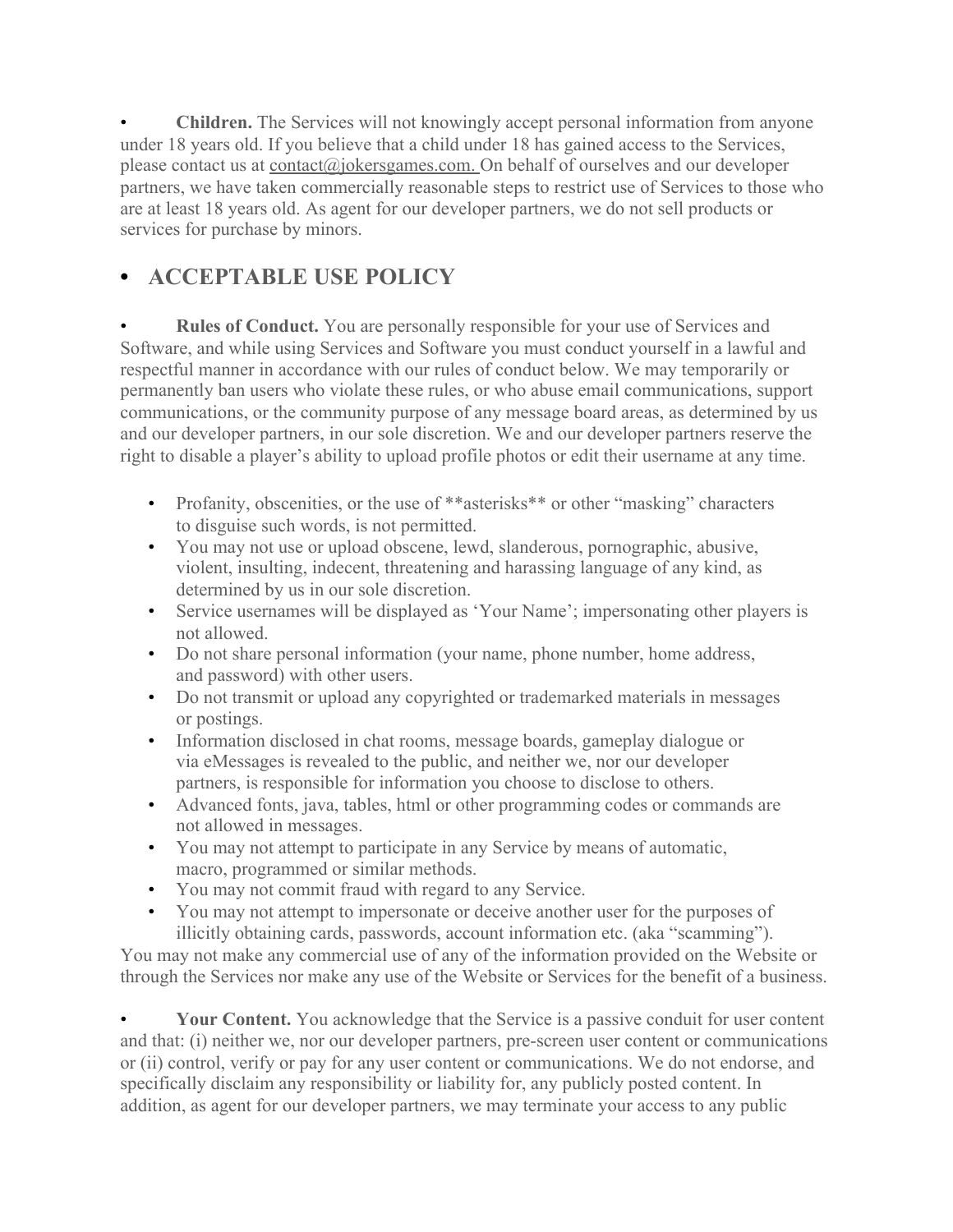forums at any time, without notice, for any reason whatsoever, and/or delete, move or edit content submitted publicly, in whole or in part. You may only upload, send, and receive messages and material that is related to the subject matter of the public forums, complies with Applicable Laws, and conforms to any additional terms of service posted in the public forums. You may not upload to, distribute, or otherwise publish any content, information, or other material that (a) violates or infringes the copyrights, patents, trademarks, service marks, trade secrets, or other proprietary rights of any person; (b) is libelous, threatening, defamatory, obscene, indecent, pornographic, or could give rise to any civil or criminal liability under U.S. or international law; or (c) includes any bugs, viruses, worms, trap doors, Trojan horses or other harmful code or properties. Submissions or opinions expressed by users are that of the individual expressing such submission or opinion only. Subject to the foregoing, as agent for our developer partners, we may edit, refuse to post, or to remove any information or materials submitted, in our discretion. You may not use a false email address, pretend to be someone other than yourself or otherwise mislead us or third parties as to the origin of your submissions or content.

• **Cheating, Fraud, and Abuse.** In accessing or participating in Services or using the Software, you represent and warrant to us and our developer partners that you will not engage in any activity that interrupts or attempts to interrupt the operation of the Services or Software. Anyone who engages in, participates in or displays behavior that may be interpreted, in the discretion of us and our developer partners only, as unfair methods in participating in Services or using the Software, including but not limited to, the opening and/ or use of multiple accounts, the use of unauthorized or altered software or hardware to assist play (e.g., bots, bot nets, and collusion with bots), intentionally poor play in certain games to achieve competitive advantage, collusion with other players (e.g. intentionally losing rematches in Cash Competitions), deliberate transfer of money between accounts (e.g., "money laundering"), harassment of other participants, posting objectionable material, breach of these Terms, breach of security of your Account, or any other act (whether through the use of automated technology or otherwise) that unfairly alters your chance of winning or constitutes the commission of fraud (collectively, "Abuse"), you will be subject to immediate sanction (as determined by us and our developer partners only), which may include, without limitation: (1) immediate termination of your Account and blocking of your access to the Website and Services; (2) any Winnings that you may otherwise have been entitled to receive shall be void and forfeited; and (3) any Winnings received by you shall be subject to disgorgement and/or recoupment. In addition to the foregoing, as agent for our developer partners, we reserve the right to disclose or report any money laundering similar illegal activity to law enforcement and regulatory authorities. Without limiting our other available remedies, we, solely, or in conjunction with our developer partners, may institute or seek any injunctive relief, civil and/or criminal proceedings against you and/or any of your coconspirators arising out of or related to your commission of Abuse, including without limitation recovering all of our and/or our developer partners' fees and expenses (including reasonable attorneys' fees) in connection with such efforts.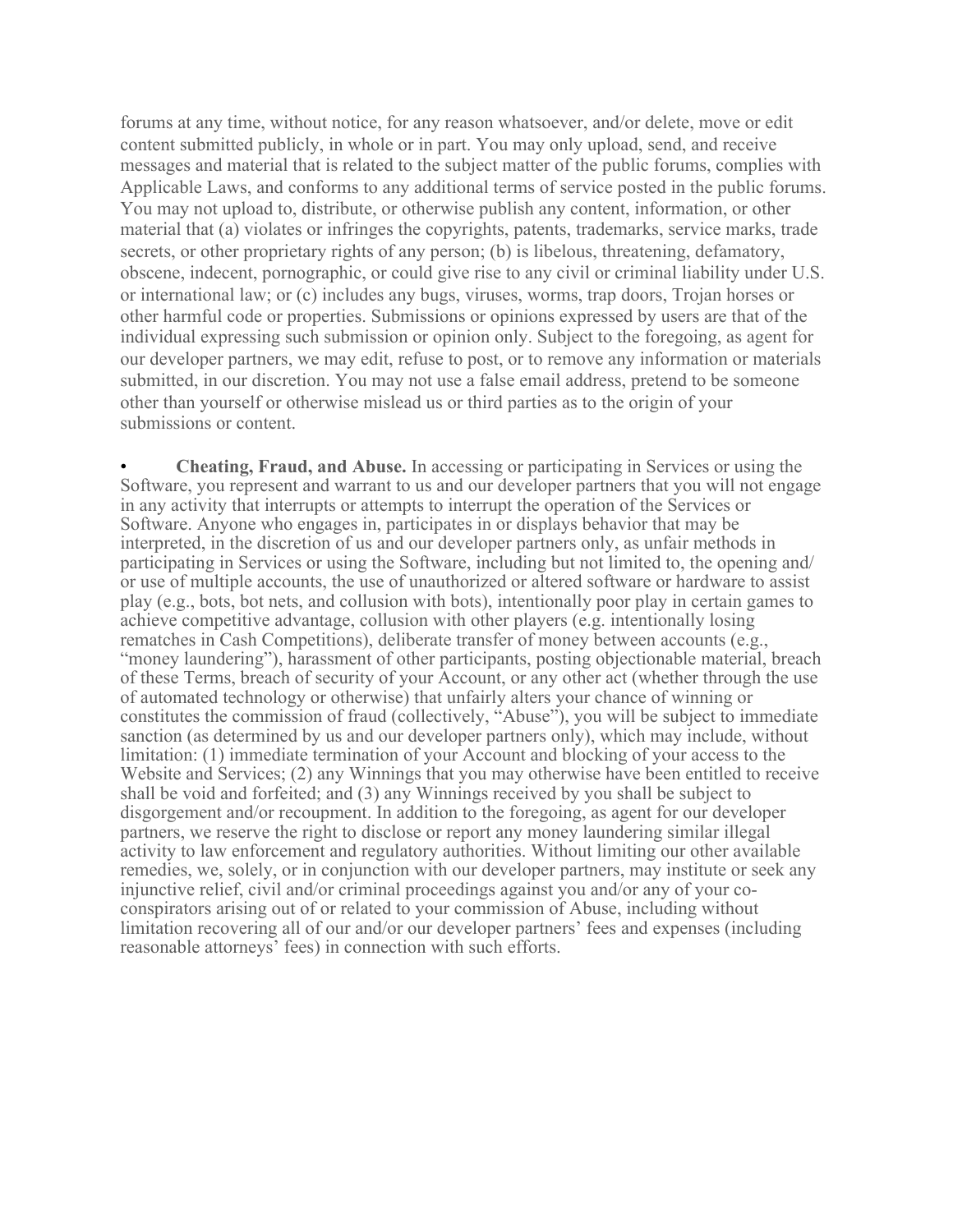• **Hacking, Tampering, or Unauthorized Access.** Any attempt to gain unauthorized access to systems or any other user's account, interfere with procedures or performance of Services, Software or the Website or deliberately damage or undermine the Services or Software is subject to civil and/or criminal prosecution and will result in immediate termination of your Account and forfeiture of your Winnings. You acknowledge that we are not responsible for any damage, loss or injury resulting from hacking, tampering or other unauthorized access or use of the Services or your Account.

• **Restrictions.** Any use, reproduction or redistribution of the Service, Software, or related products or services (including without limitation, Digital Assets) not expressly authorized by these Terms is expressly prohibited. You may not engage in, or assist others to engage in, conduct that would damage or impair our property including, without limitation: (a) copying, distributing, transmitting, displaying, performing, framing, linking, hosting, caching, reproducing, publishing, licensing, or creating derivative works from any information, software, products or services obtained from us; (b) providing unauthorized means through which others may use Services such as through server emulators; (c) taking actions that impose an unreasonable or disproportionately large load on network infrastructure, or that could damage, disable, overburden or impair our Websites or Services; (d) interfering with any other party's use and enjoyment of Services and/or Software (including cheating) or the Website; and/or (e) attempting to gain unauthorized access to third party accounts, the Service or Software.

### **• WINNINGS, ACCOUNT FUNDS, AND PAYMENTS**

• **Entry Fees.** EntryFees and payments for Services that you pay to participate in Competitions ("Entry Fees") and billing procedures are detailed in the billing application. If Fees are charged to your Account, you agree to pay those Fees. All Fees are stated in U.S. Dollars, must be prepaid and are non-refundable. You are fully responsible and liable for all charges, deposits and withdrawals made under your Account, including any unauthorized charges, deposits or withdrawals. The price of Services may change at any time, but no price change will affect your past purchases.

**Billing.** As agent for our developer partners, we may change Fees and billing procedures by updating the billing application with or without notice to you. By providing a payment method, you (i) represent that you are authorized to use the payment method that you provided and that any payment information you provide is true and accurate; (ii) authorize us, as agent for our developer partners, to charge you for the Services using your payment method; and (iii) authorize us, as agent for our developer partners, to charge you for any paid feature of the Services that you choose to sign up for. As agent for our developer partners, we may bill you (a) in advance; (b) at the time of purchase; or (c) shortly after purchase, in our sole discretion. You must tell us within 120 days after an error first appears on your bill for an investigation of the charge to occur promptly. After 120 days from the first appearance of the error, neither we nor our developer partners (i) will be liable for any losses resulting from the error and (ii) will be required to correct the error or provide a refund. If we or our developer partners identifies a billing error, it will be corrected within 90 days. You must pay for all reasonable costs we, as agent for our developer partners, incur to collect any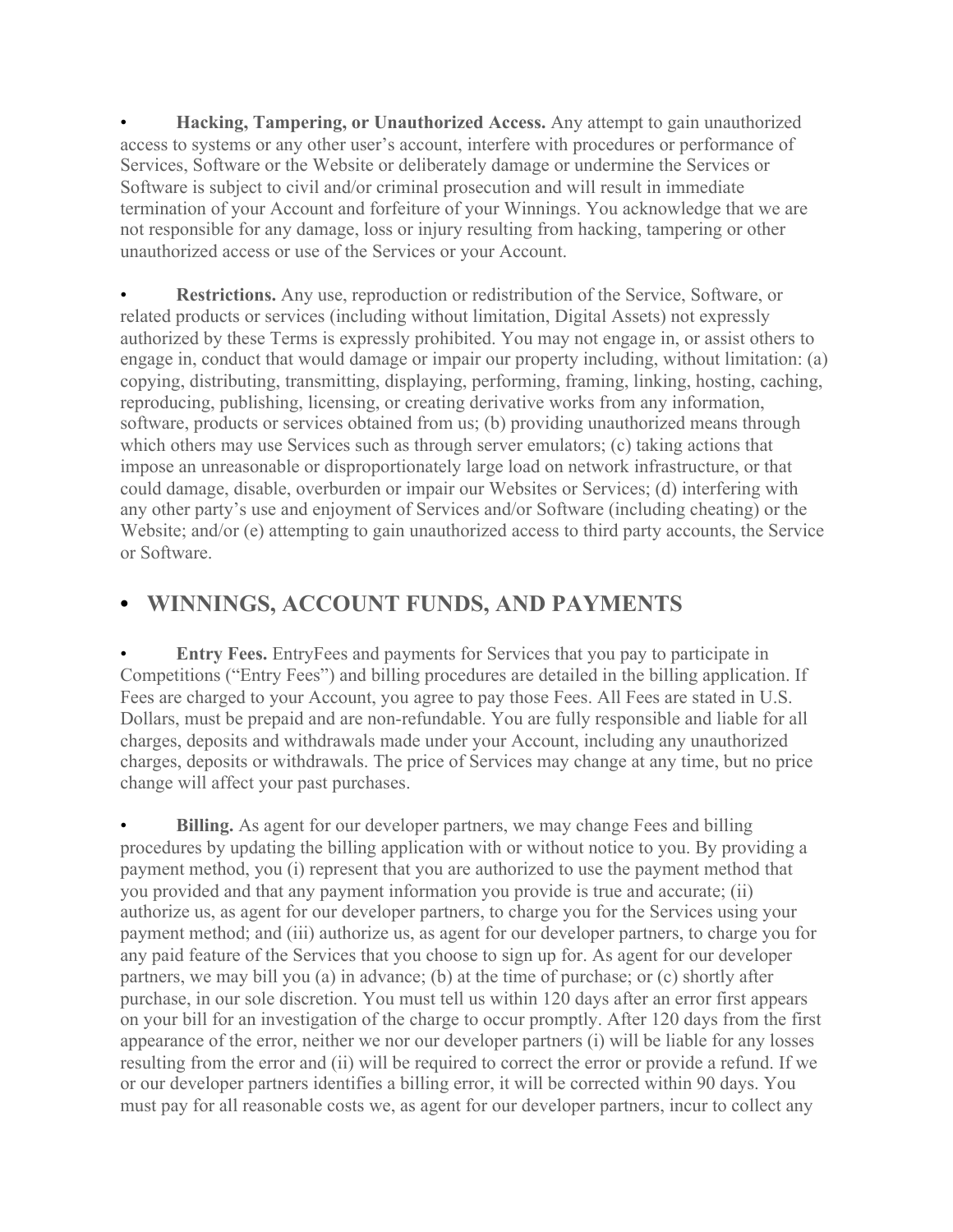past due amounts, including without limitation reasonable attorneys' fees and other legal fees and costs.

**Cash Deposits.** If you play games integrated in a Competition without depositing U.S. Dollars into your Account for that Competition, then you are a "Non-Cash Player" with respect to such Competition. However, if you play in a Competition that requires an entry paid in U.S. Dollars ("Cash Competition"), then you are a "Cash Player", and if you establish a positive Account balance for entry fees for Cash Competitions, then you must submit and maintain at all times the following current and correct information: your full name, your permanent residential address, your phone number and your credit card or other payment information. Participating in Cash Competitions may require establishing a positive Account balance in any amount we or our developer partners determine. If you are a Cash Player, by submitting this information, you consent to allowing us and our developer partners to share your personal and payment information in confidence with third party service providers for the purposes of validating your identity and assessing the transaction risk associated with accepting your selected method of payment, and for any other purpose as detailed in our Privacy Policy. If you make a credit card deposit, an authorization request will be submitted to the issuing bank of at least Ten U.S. Dollars (US\$10.00) to your credit limit, even if the actual amount charged may be lower. When you withdraw funds from your account, you may be required to submit your social security number or other identifying information. Failure to provide your social security number or other requested identifying information at that time may result in inability to process your withdrawal for any winnings.

• **Bonus Funds.** If you are a Cash Player, then you may be granted bonus funds and/or credits ("Bonus Funds"). Bonus Funds can be used to enter Cash Competitions, but cannot be withdrawn or used for any other Service. Notwithstanding the foregoing, additional Bonus Funds will be used to enter Cash Competitions if Bonus Funds are the only currency available in your account. When you win a Cash Competition, any Bonus Funds that you have used to pay the entry fee and any additional winnings beyond your entry fee will be paid in centigrams of silver shot/casting grain through Gold Farm.

Withdrawals. If you are a Cash Player, you may request a withdrawal of funds from your available Account balance at any time. Digital Assets and Bonus Funds cannot be withdrawn. Processing of requested funds is made by check or by refund to the payment method used to make your deposit and may take up to ninety (90) days; provided, however, that we, as agent for our developer partners, may freeze your Account and/or delay a request for withdrawal of funds pending completion of any investigation of reported or suspected Abuse, verification of eligibility or to comply with Applicable Laws. A check request processing fee of up to \$2.00 for any withdrawal of less than \$10.00 may be assessed.

• **Closing Accounts; Forfeiture of Funds.** If you close your Account, funds in your Account will be returned subject to the terms of Section 8.5. If your Account is unilaterally closed or terminated for cause as allowed in these Terms, funds in your Account may be forfeited and not returned to you. If your funds are forfeited by you in accordance with this Section or Sections 2.1, 4, 7.3, 7.4, 7.5 or 8.9 hereof, these funds may be used to defray the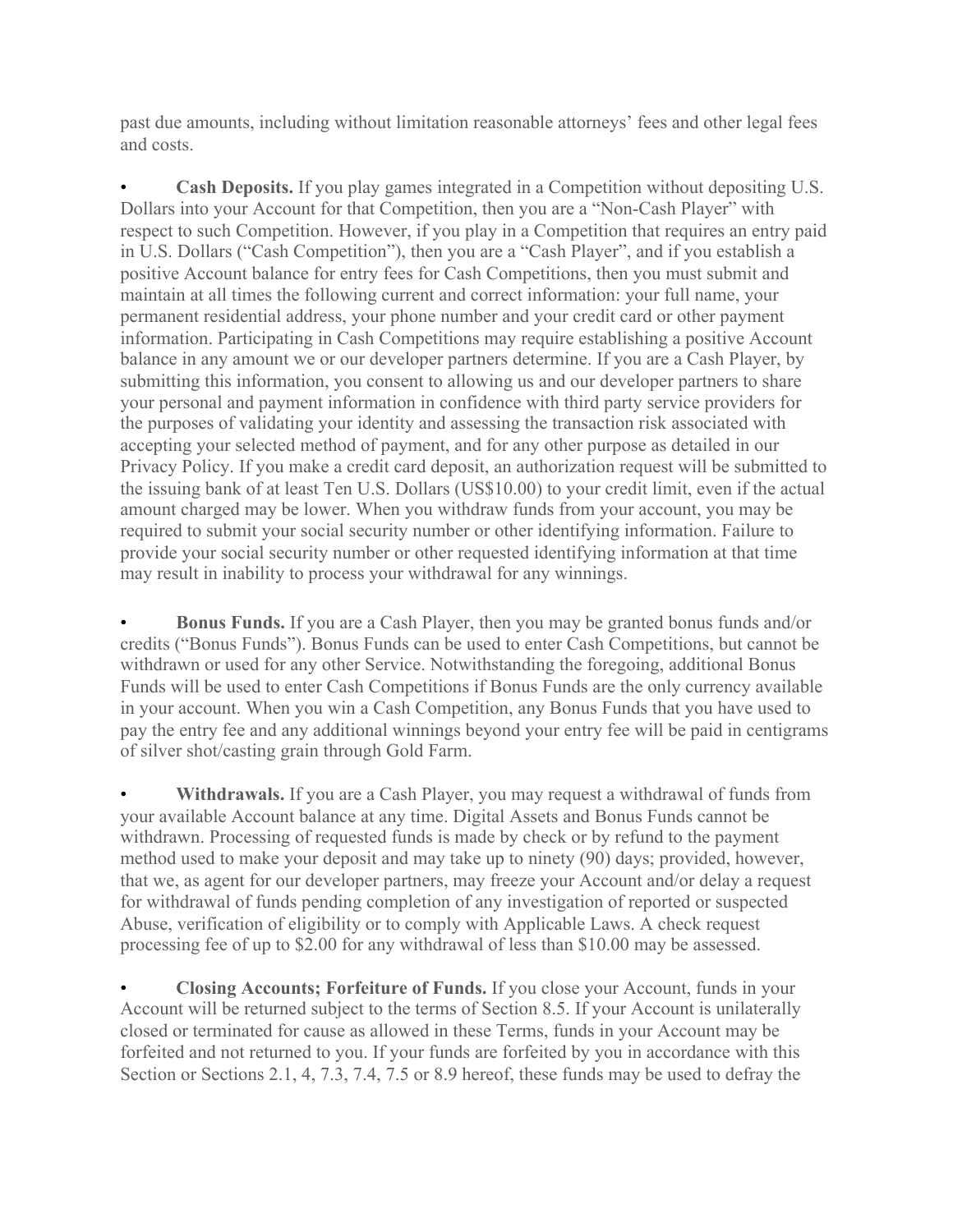costs of administration and enforcement of these Terms, allocated or disbursed such amounts to other Services or donated these funds.

• **Account Monthly Maintenance Fee.** If your Account is inactive (i.e. you have not entered at least one (1) tournament) for six (6) consecutive months or more, a maintenance fee of \$2.00 per month may be charged (the "Monthly Maintenance Fee"). After five or more months of inactivity you will be notified by email that if your Account remains inactive for one more month, the Monthly Maintenance Fee will be deducted from your Account each consecutive month after that that it remains inactive. The Monthly Maintenance Fee will not be deducted from your Account if there are no funds in your Account. However, if your Account has no funds and has been inactive for twelve or more consecutive months, your Account may be closed.

**Refund Policy.** Unless otherwise required by law, no refunds are given.

**Winnings.** If you are eligible to receive Winnings, in our capacity as agent for our developer partners, we may require that you provide proof that you are, or were at the time of your participation in the subject Competition, eligible to participate in accordance with these Terms and that your participation was in accordance with these Terms. If you do not provide such proof to our or our developer partners' reasonable satisfaction, then you will not receive the relevant Winnings. If you receive a payment in error, we, as agent for our developer partners, may reverse or require return of the payment. You agree to cooperate with our efforts to do this, in our capacity as agent for our developer partners. We may also reduce payment to you without notice to adjust for any previous overpayment.

• **Credit Card/PayPal Use.** When you pay for any charges by credit card, you represent to us that you are the authorized user of such credit card. You must promptly notify us of any changes to your credit card account number, its expiration date and/or your billing address, or if your credit card expires or is canceled for any reason. We are not liable for any loss caused by any unauthorized use of your credit card or other method of payment by a third party (such as PayPal) in connection with the Services. Any attempt to defraud through the use of credit cards or other methods of payment, regardless of the outcome, or any failure by you to honor legitimate charges or requests for payment, will result in immediate termination of your Account, forfeiture of Winnings, and pursuit of civil litigation and/or criminal prosecution.

• **Taxes.** If you are a U.S. resident, we, as agent for our developer partners, may send you an IRS Form W-9 and 1099-MISC or other appropriate form if your Winnings total \$600 or more in any given calendar year. Depending on the state in which you reside, we may also send you additional federal or state tax forms. Without limiting the foregoing, as agent for our developer partners, we may withhold from your existing Account balance and/or from future Winnings any amount required to be withheld by Applicable Laws, including amounts due in connection with your failure to complete relevant tax documentation, but you remain solely responsible for paying all federal, state and other taxes in accordance with all Applicable Laws.

# **• COPYRIGHT COMPLAINTS**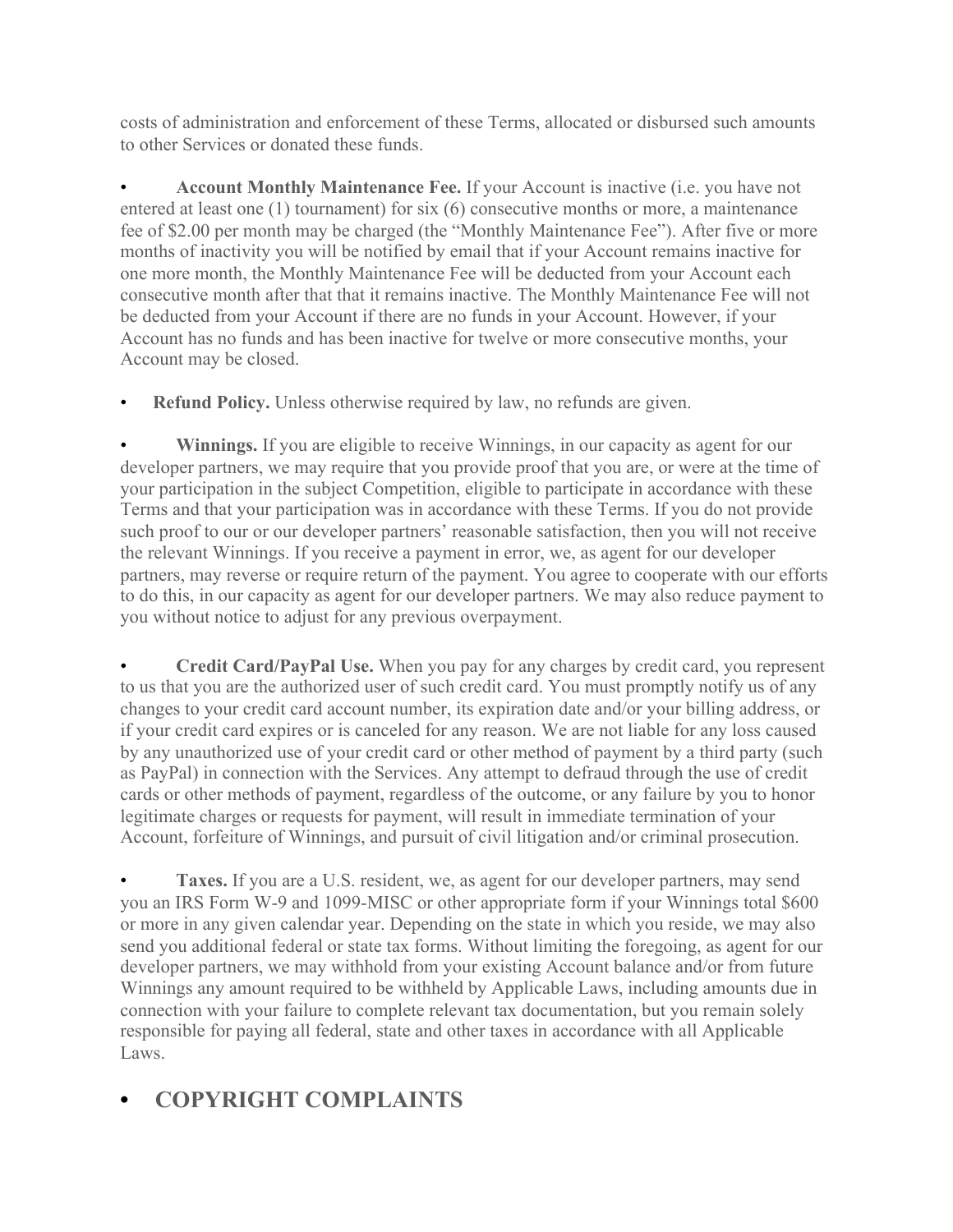The Digital Millennium Copyright Act (DMCA) provides copyright owners who believe that their rights under the United States copyright law have been infringed by acts of third parties over the Internet with ways to protect their rights. If you believe that your copyrighted work has been copied without your authorization and is available in the Services in a way that may constitute copyright infringement, you can provide notice of your claim to the designated agent listed below. For your notice to be effective, it must include the following information:

- A physical or electronic signature of a person authorized to act on behalf of the owner of the intellectual property right that is allegedly infringed;
- A description of the copyrighted work that you claim has been infringed upon;
- A description of where the material that you claim is infringing is located in this game; Information reasonably sufficient to permit us to contact the complaining party, such as address, telephone number, and, if available, an e-mail address at which the complaining party can be contacted;
- A statement by you that you have a good-faith belief that the disputed use is not authorized by the copyright owner, its agent, or the law; and
- A statement that the information in the notification is accurate and, under penalty of perjury, that the complaining party is authorized to act on behalf of the owner of the exclusive right that is allegedly infringed.

Jokers Games Designated Agent is: Jokers Games, LLC. Attn: Legal Department, 822 Guilford Ave PMB 3040, Baltimore, MD 21202; [contact@jokersgames.com.](mailto:contact@jokersgames.com)

## **• PROPRIETARY RIGHTS**

• **Your Content.** Subject to these Terms, you grant to us a worldwide, perpetual, unrestricted, royalty-free license to use, copy, modify, distribute, publish, perform, transmit and display any and all communications, materials, content and information that you submit to us or our developer partners, whether directly or through the Website, Services or Software ("Content"), and waive any moral rights you may have in Content. Subject to these Terms, any communication or material you transmit to us, including any data, questions, comments, suggestions or the like, will be treated by us and our developer partners as non-confidential and non-proprietary. Subject to these Terms, we and our developer partners may use Content for any purpose, without any compensation, accounting or other liability or obligation to you. If you use or share Content in a way that infringes others' copyrights, trademarks, other intellectual property rights or privacy rights, you are breaching these Terms. You represent and warrant to us and our developer partners that for the duration of these Terms you have (and will have) all the rights necessary for the Content you upload or share on the services and that the use of the Content, as contemplated in this Section will not violate any Applicable Laws. If your Account is cancelled or terminated, we and our developer partners may permanently delete your Content from our servers and we have no obligation to return Content to you.

**Software License.** Subject to these Terms, we grant to you a personal, nonexclusive, limited, non-transferable, non-assignable, non-sub licensable, limited license to install and run the Software, in object code format only, on a Device owned or controlled by you, solely for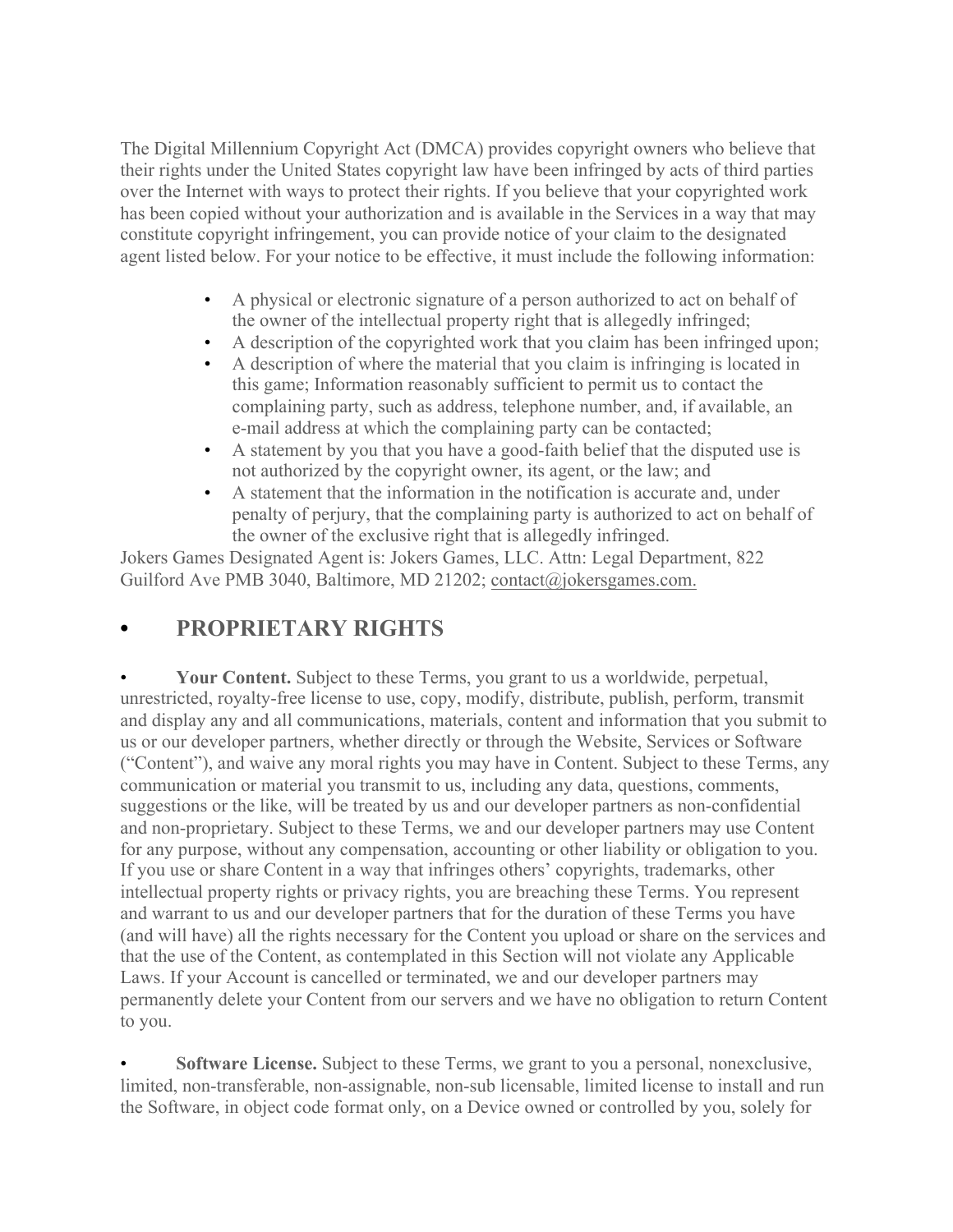the purpose of accessing and using the Services in accordance with these Terms, and solely for so long as your Account is open. You acknowledge that you are receiving licensed rights only. You may not network the Software among devices. You may not directly or indirectly, or authorize any person or entity to: (i) reverse engineer, decompile, disassemble, re-engineer or otherwise create or attempt to create or permit, allow or assist others to create the source code of the Software or its structural framework; (ii) create derivative works of the Software; (iii) use the Software in whole or in part for any purpose except as expressly provided herein; or (iv) disable or circumvent any access control or related device, process or procedure established with respect to the Software. You acknowledge that you have access to sufficient information such that you do not need to reverse engineer the Software in any way to permit other products or information to interoperate with the Software. You are responsible for all use of the Software that is under your possession or control.

• **Digital Assets.** Some Services and Software may allow you to create digital objects, such as avatars. Such digital objects, in addition to any digital or virtual objects or assets we assign to your Account, such as "Z", virtual trophies or virtual goods, are collectively referred to as "Digital Assets". You acknowledge that because all Digital Assets are created through the Software and/or Services, we solely and exclusively own all Digital Assets. To the extent we do not automatically own any Digital Asset, you hereby irrevocably, expressly and automatically assign to us, in perpetuity, all right, title and interest in and to any such Digital Assets, including, without limitation, all copyrights, patent rights, trade secrets, trademarks, moral rights and all other applicable proprietary and intellectual property rights throughout the world. If you have any rights to Digital Assets that cannot (as a matter of law) be assigned to us in accordance with the foregoing, you unconditionally and irrevocably: (i) waive the enforcement of such rights

against us; and (ii) grant to us an exclusive, irrevocable, perpetual, worldwide, royalty-free license (a) to reproduce, create derivative works of, distribute, publicly perform, publicly display, digitally perform and otherwise use and exploit such Digital Assets, (b) to use, make, have made, sell, offer to sell, import and otherwise exploit any product or service based on, embodying, incorporating or derived from Digital Assets, and (c) to exercise any and all other present or future rights not yet known in Digital Assets. Subject to these Terms, we grant you a limited license to use Digital Assets through your own Account solely for purposes and in furtherance of your use of Services.

**Ownership.** All content of the Website, all Joker Games and their affiliates products and services, all Jokers Games and their affiliates logos, symbols, expansion names and symbols, play level symbols, trade dress or "look and feel", all Digital Assets and those portions of the Software and Services which are property of Jokers Games and their affiliates as well as all derivative works or modifications of any of the foregoing, and all related and underlying intellectual property (including without limitation patents, trademarks, trade secrets and copyrights), are our sole and exclusive property. We reserve all rights not expressly granted herein. Except as expressly set forth herein, no right or license is granted hereunder, express or implied or by way of estoppel, to any intellectual property rights and your use of Services and/or Software does not convey or imply the right to use the Services or Software in combination with any other information or products.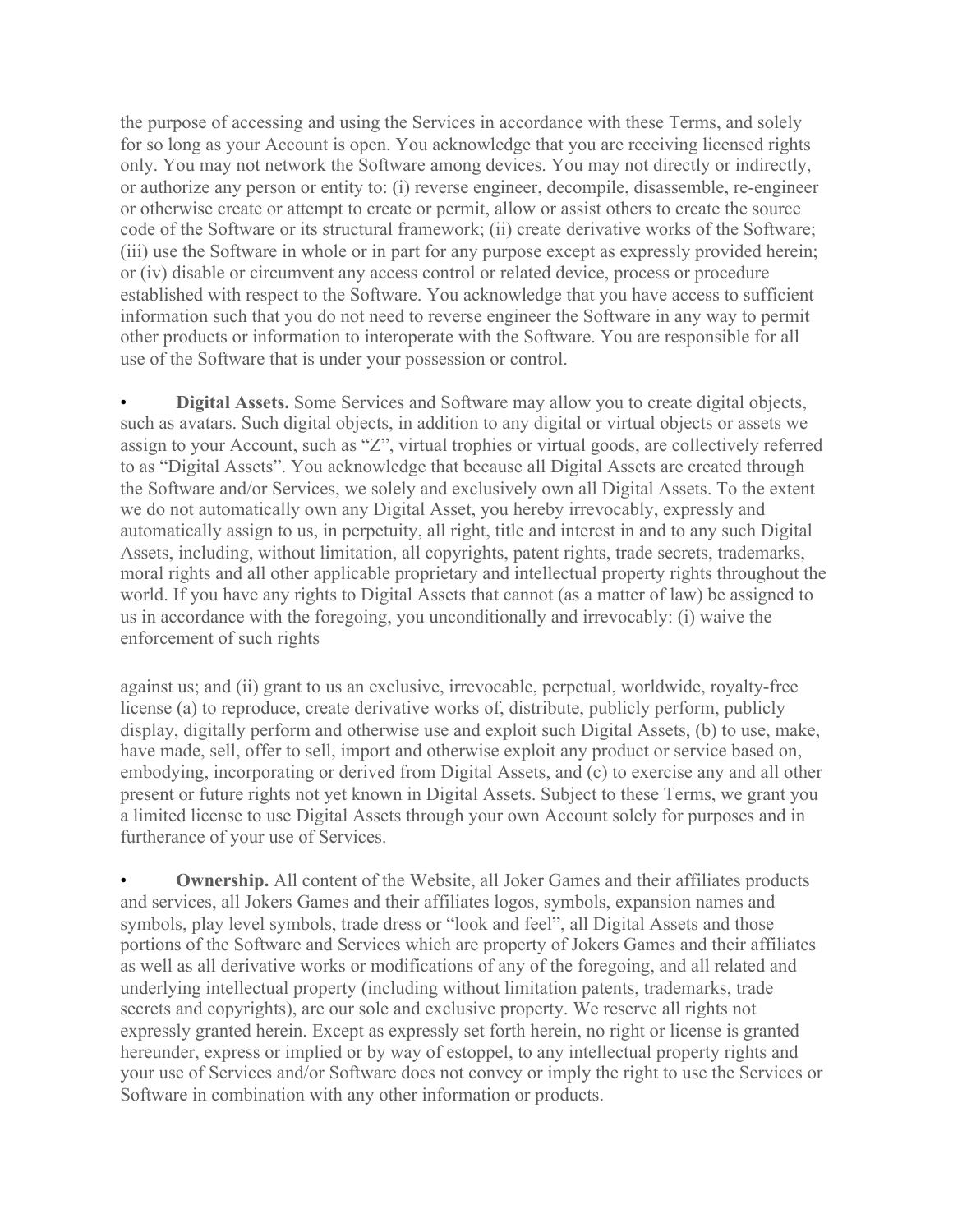# **• TERM AND TERMINATION**

These Terms apply to you and to us from the date that you accept them as provided above, until termination of your Account (whether by deactivation, cancellation, closure, expiration or termination by you or us). You may terminate these Terms at any time and for any reason by going to your Account webpage and following the account closure process. Upon termination of your Account, you must immediately discontinue use of the Services and the Software and your Account and promptly uninstall and delete all copies of the Software. Immediately upon termination of your Account, all license and rights granted to you under these Terms automatically terminate and you shall automatically forfeit the right to use Digital Assets. Your obligation to pay accrued Fees will survive any termination of these Terms. Any and all terms and conditions within these Terms which should, by their nature, survive termination of these Terms, will survive such termination (including without limitation Sections 3.3, 4, 5, 6, 8.6, 8.7,

8.9, 8.10, 10.3 and 12 through 15 (inclusive).

## **• DISCLAIMERS**

In conjunction with our developer partners, we strive to keep Services up and running; however, all online services suffer occasional disruptions and outages, and we are not responsible or liable for any disruption or loss you may suffer as a result. You should regularly backup content that you store on the Services.

#### TO THE MAXIMUM EXTENT PERMITTED UNDER APPLICABLE LAW, ALL SERVICES, PRODUCTS, INFORMATION AND DATA PROVIDED OR MADE

AVAILABLE BY US OR OUR DEVELOPER PARTNERS (INCLUDING WITHOUT LIMITATION DIGITAL ASSETS AND SOFTWARE) ARE "AS IS" AND WITHOUT WARRANTY OF ANY KIND, EITHER EXPRESSED OR IMPLIED, INCLUDING BUT NOT LIMITED TO, IMPLIED WARRANTIES OF MERCHANTABILITY, FITNESS FOR A PARTICULAR PURPOSE OR NON-INFRINGEMENT, AND YOU ASSUME THE ENTIRE RISK WITH RESPECT THERETO. WE MAKE NO REPRESENTATION, WARRANTY OR GUARANTEE THAT SERVICES, YOUR ACCOUNT, SOFTWARE, THE WEBSITE AND/OR DIGITAL ASSETS WILL BE SECURE, VIRUS-FREE, UNINTERRUPTED OR ERROR-FREE, OR THAT THE SAME WILL FUNCTION PROPERLY IN COMBINATION WITH ANY THIRD PARTY COMPONENT, TECHNOLOGY, HARDWARE, SOFTWARE OR SYSTEM.

We are not responsible or liable for any damage, loss or injury resulting from, relating to or arising out of (1) use, access or attempted use or access of Services, Digital Assets, the Software or the Website; (2) downloading any information from the Software, Services or Website; and/or (3) violations of these Terms by other users. We have no responsibility to enforce these terms for the benefit of any user.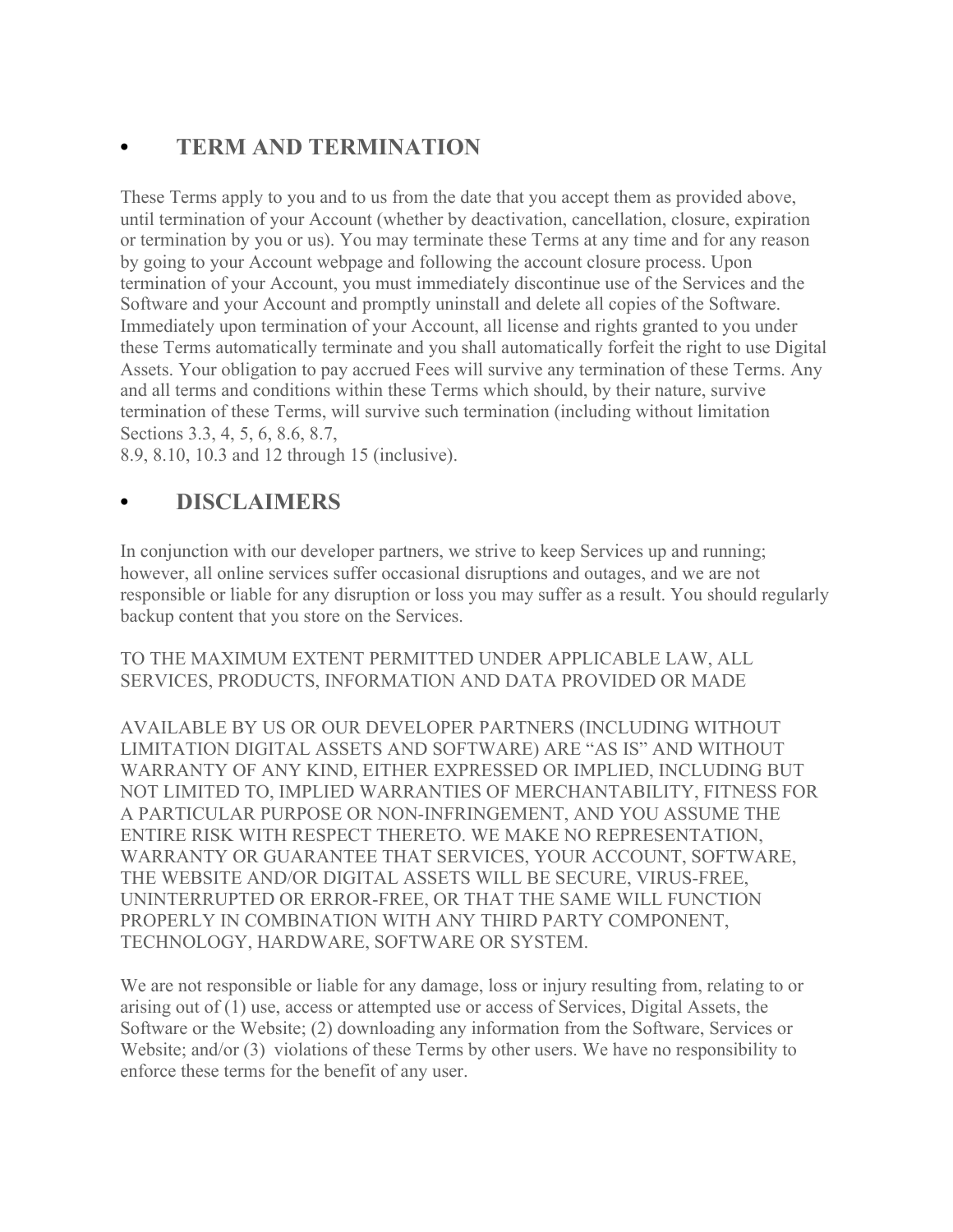Some states do not allow the disclaimer of implied warranties; as such the foregoing disclaimer may not apply to you in its entirety.

## **• LIMITATIONS OF LIABILITY**

TO THE MAXIMUM EXTENT PERMITTED UNDER APPLICABLE LAW, NEITHER WE, NOR OUR DEVELOPER PARTNERS, SUPPLIERS OR LICENSORS, WILL BE LIABLE TO YOU OR ANY THIRD PARTY FOR ANY INDIRECT, SPECIAL, PUNITIVE, CONSEQUENTIAL (INCLUDING, WITHOUT LIMITATION, LOST PROFITS, LOST DATA OR LOSS OF GOODWILL) OR INCIDENTAL DAMAGES, ARISING OUT OF OR RELATING TO THESE TERMS, THE WEBSITE OR ANY INFORMATION, SERVICES, PRODUCTS OR SOFTWARE MADE AVAILABLE OR ACCESSIBLE TO YOU, WHETHER BASED ON A CLAIM OR ACTION OF CONTRACT, WARRANTY, NEGLIGENCE, STRICT LIABILITY OR OTHER TORT, BREACH OF ANY STATUTORY DUTY, INDEMNITY OR CONTRIBUTION OR OTHERWISE, EVEN IF WE OR OUR DEVELOPER PARTNERS, THIRD PARTY SUPPLIERS OR LICENSORS HAVE BEEN ADVISED OF THE POSSIBILITY OF SUCH LIABILITY.

TO THE MAXIMUM EXTENT PERMITTED UNDER APPLICABLE LAW, OUR MAXIMUM LIABILITY TO YOU ARISING OUT OF OR IN ANY WAY CONNECTED TO THESE TERMS SHALL NOT EXCEED U.S. \$100.00. THE EXISTENCE OF ONE OR MORE CLAIMS BY YOU WILL NOT INCREASE OUR LIABILITY. IN NO EVENT SHALL OUR DEVELOPER PARTNERS, SUPPLIERS OR LICENSORS HAVE ANY LIABILITY ARISING OUT OF OR IN ANY WAY CONNECTED TO OUR PRODUCTS, INFORMATION OR SERVICES.

Certain jurisdictions do not allow limitations of liability for incidental, consequential or certain other types of damages; as such, the limitations and exclusions set forth in this Section may not apply to you.

# **• DISPUTE RESOLUTION AND ARBITRATION**

**• General**. This Section applies to any Dispute except for Disputes relating to the enforcement or validity of our intellectual property rights. The term "Dispute" means any dispute, action or other controversy between you and us concerning these Terms, the Services or any product, service or information we make available to you, whether in contract, warranty, tort, statute, regulation, ordinance or any other legal or equitable basis. "Dispute" will be given the broadest possible meaning allowable under law. In the event of a Dispute, you or we must give the other a Notice of Dispute, which is a written statement that sets forth the name, address and contact information of the party giving it, the facts giving rise to the Dispute, and the relief requested. You must send any Notice of Dispute by U.S. Mail to Jokers Games, LLC, 822 Guilford Ave PMB 3040, Baltimore, MD 21202. We will send any Notice of Dispute to you by U.S. Mail to your address if we have it, or otherwise to your email address. You and we will attempt to resolve any Dispute through informal negotiation within sixty (60) days from the date the Notice of Dispute is sent. After sixty (60) days, either you or we may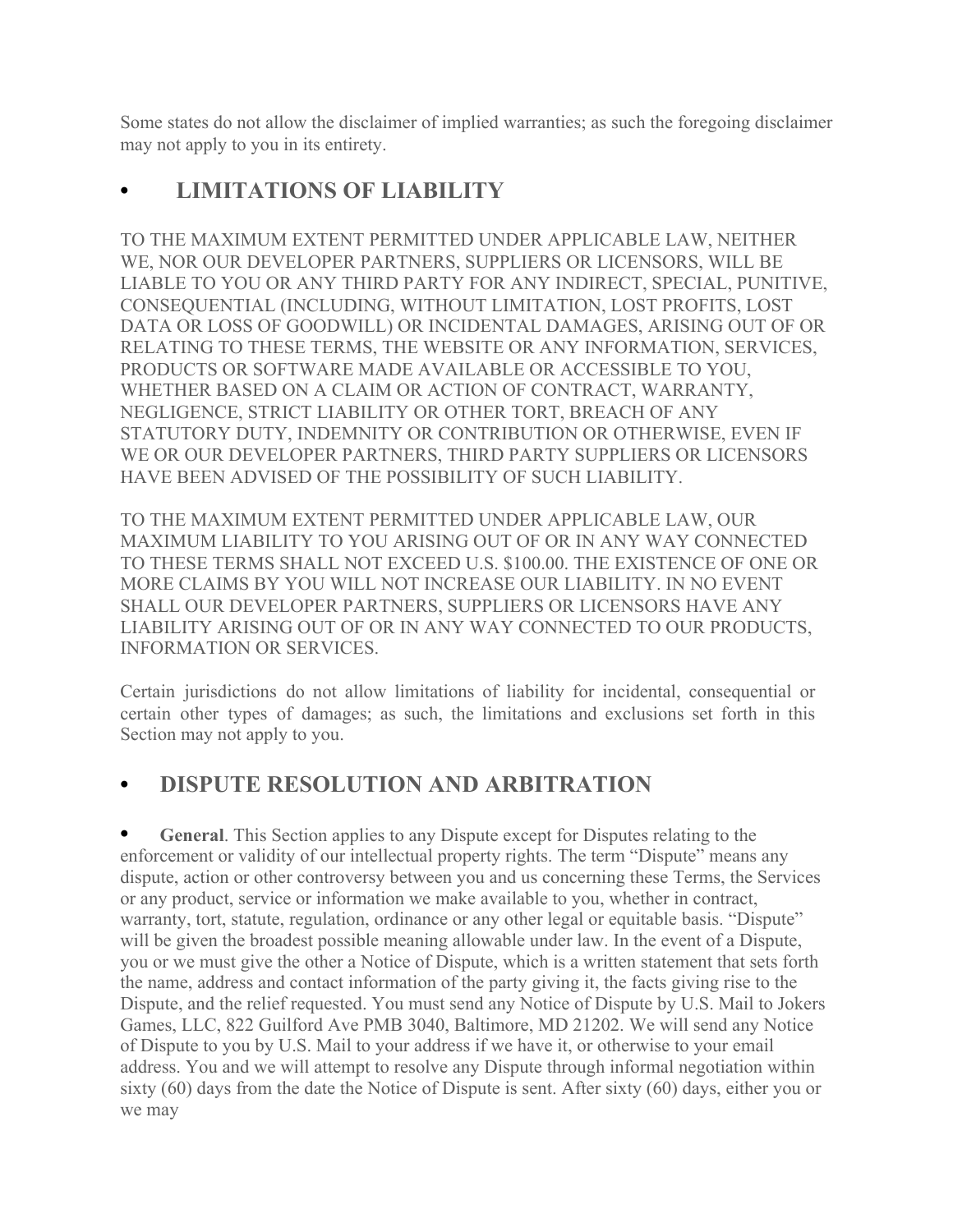commence arbitration. You may also litigate any Dispute in small claims court in Baltimore, Maryland, if the Dispute meets all requirements to be heard in the small claims court. You may litigate in small claims court whether or not you negotiated informally first.

**Binding arbitration**. If you and we do not resolve any Dispute by informal negotiation or in small claims court, any other effort to resolve the Dispute will be conducted exclusively by binding arbitration as described in this Section. Instead, all Disputes will be resolved before a neutral arbitrator, whose decision will be final except for a limited right of appeal under the Federal Arbitration Act. Any court with jurisdiction over the parties may enforce the arbitrator's award.

• **Class action waiver.** To the maximum extent permitted under applicable law, any proceedings to resolve or litigate any Dispute in any forum will be conducted solely on an individual basis. Neither you nor we will seek to have any Dispute heard as a class action or in any other proceeding in which either party acts or proposes to act in a representative capacity. No arbitration or proceeding will be combined with another without the prior written consent of all parties to all affected arbitrations or proceedings. If this waiver is found to be illegal or unenforceable as to all or some parts of a Dispute, then it won't apply to those parts. Instead, those parts will be severed and proceed in a court of law, with the remaining parts proceeding in arbitration.

• **Arbitration procedure.** If you are located within the United States, Canada, the United Kingdom or the European Union, or any of their territories, then any arbitration will be conducted by the American Arbitration Association (the "AAA") under its Commercial Arbitration Rules. You and we each agree to commence arbitration only in Baltimore, Maryland USA. You may request a telephonic or in-person hearing by following the AAA rules. In a Dispute involving \$10,000 or less, any hearing will be telephonic unless the arbitrator finds good cause to hold an in-person hearing instead. If you are located in a country other than listed above, then arbitration will be conducted by the International Court of Arbitration of the International Chamber of Commerce (ICC) pursuant to UNCITRAL rules, and the arbitration shall be conducted in English and the English version of these Terms (and not any translation) shall

control, and both parties hereby agree to accord this arbitration agreement the broadest scope admissible under applicable Laws, and that it shall be interpreted in a non-restrictive manner. The arbitrator may award the same damages to you individually as a court could. The arbitrator may award declaratory or injunctive relief only to you individually, and only to the extent required to satisfy your individual claim. These Terms govern to the extent they conflict with the arbitrators' commercial rules. The arbitrator may award compensatory damages, but shall NOT be authorized to award non-economic damages, such as for emotional distress, or pain and suffering or punitive or indirect, incidental or consequential damages. Each party shall bear its own attorneys' fees, cost and disbursements arising out of the arbitration, and shall pay an equal share of the fees and costs of the arbitrator and AAA; however, the arbitrator may award to the prevailing party reimbursement of its reasonable attorneys' fees and costs (including, for example, expert witness fees and travel expenses), and/or the fees and costs of the arbitrator.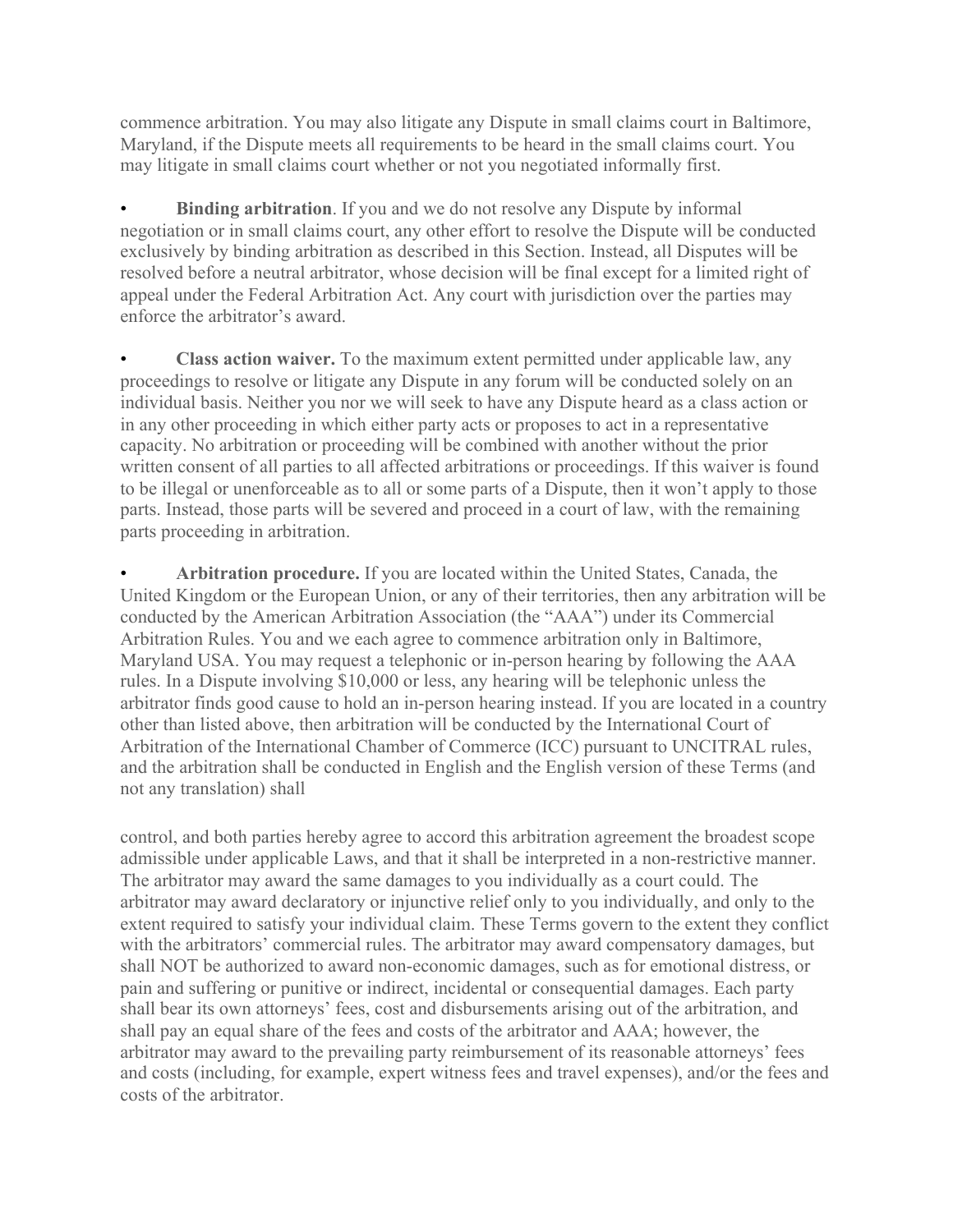Within fifteen (15) calendar days after conclusion of the arbitration, the arbitrator shall issue a written award and a written statement of decision describing the material factual findings and conclusions on which the award is based, including the calculation of any damages awarded. Judgment on the award may be entered by any court of competent jurisdiction. The parties waive their right to commence any action or judicial proceeding in connection with a dispute hereunder, except for purposes of: (i) recognition and/or enforcement of the arbitration award or any other decision by the arbitral tribunal, (ii) obliging the other party to participate in the arbitration proceedings, (iii) requesting any type of conservative or interim measure in connection with the dispute prior to the constitution of the arbitral tribunal, (iv) requesting the appearance of witnesses and/or experts, and/or (v) requesting that any information and/or documentation discovery be complied with. By agreeing to this binding arbitration provision, you understand that you are waiving certain rights and protections which may otherwise be available if a claim or Dispute were determined by litigation in court, including, without limitation, the right to seek or obtain certain types of damages precluded by this arbitration provision, the right to a jury trial, certain rights of appeal, the right bring a claim as a class member in any purported class or representative proceeding, and the right to invoke formal rules of procedure and evidence.

• **Claims or Disputes.** Must be filed within one year. To the extent permitted by applicable law, any claim or Dispute under these Terms must be filed within one year from the date of the cause of action. If a claim or dispute isn't filed within one year, it's permanently barred.

• **Equitable Relief.** You agree that we would be irreparably damaged if these Terms were not specifically enforced. Therefore, in addition to any other remedy we may have at law, and notwithstanding our agreement to arbitrate Disputes, we are entitled without bond, other security, or proof of damages, to seek appropriate equitable remedies with respect to your violation of these Terms in any court of competent jurisdiction.

**14.7 Language of the Terms:** If we provide a translated version of these Terms, the User Terms of Service, the Developer Terms and Conditions of Service, an Affiliate Program Terms of Service, the Jokers Games, LLC Privacy Policy, or any other terms or policy, it is for informational purposes only. If the translated version means something different than the English version, then the English meaning will be the one that applies.

#### **• MISCELLANEOUS**

These Terms constitute the entire agreement between you and us pertaining to the subject matter hereof and supersede all prior or other arrangements, understandings, negotiations and discussions, whether oral or written. These Terms cannot be modified by you, and may only be modified by us as provided above. Our failure to require or enforce strict performance by you of any provision of these Terms or to exercise any right under them shall not be construed as a waiver or relinquishment of our right to assert or rely upon any such provision or right in that or any other instance. The provisions of these Terms are intended to be severable. If for any reason any provision of these Terms shall be held invalid or unenforceable in whole or in part by any court of competent jurisdiction, such provision shall, as to such jurisdiction, be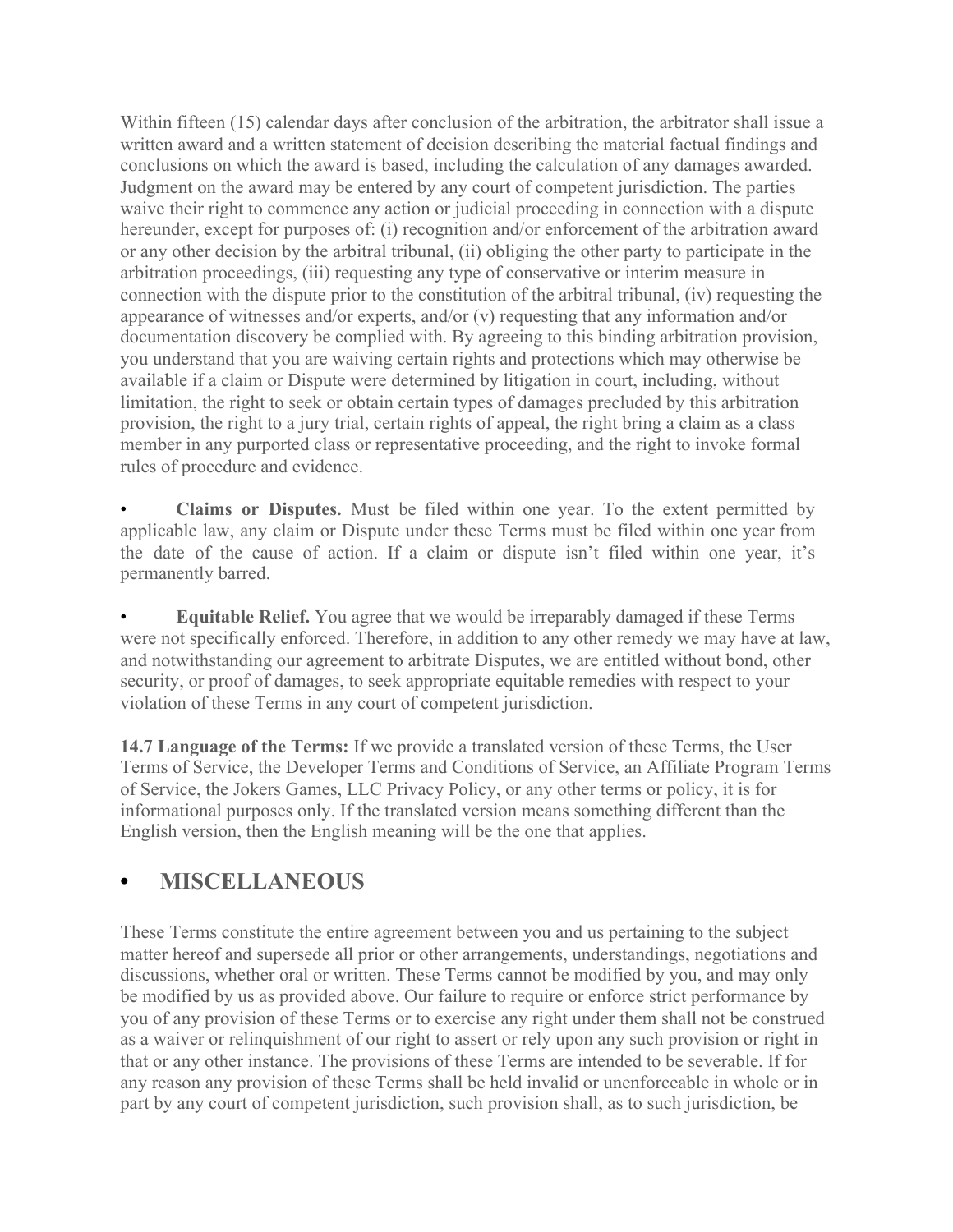ineffective to the extent of such determination of invalidity or unenforceability without affecting the validity or enforceability thereof in any other manner or jurisdiction and without affecting the remaining provisions of the Terms, which shall continue to be in full force and effect. Section titles in these Terms are for reference only and have no legal effect. No right or remedy of ours shall be exclusive of any other, whether at law or in equity, including without limitation damages injunctive relief, attorneys' fees and expenses. We may assign these Terms, in whole or in part, at any time without notice to you. You may not assign these Terms or transfer any rights to use the Services or Software. You consent to our providing you notifications about the Services or information the law requires us to provide via email to the address that you specified when you created your Account. Notices emailed to you will be deemed given and received when the email is sent. If you do not consent to receive notices electronically, you must close your Account.

These Terms are solely for your and our benefit, and not for the benefit of any other person, except for our successors and assigns.

A printed version of these Terms and of any notice given in electronic form will be admissible in judicial or administrative proceedings based upon or relating to these Terms to the same extent and subject to the same conditions as other business documents and records originally generated and maintained in printed form.

Please send any questions or comments (including all inquiries unrelated to copyright infringement) to: Jokers Games Customer Support, 822 Guilford Ave PMB 3040, Baltimore, MD 21202. Please print these Terms for your records.

#### BASIC RULES OF SKILL CONTEST

• ELIGIBILITY. This SKILL CONTEST is open to legal residents of the United States and of the District of Columbia who are 18 years of age or older at the time of participation and who are not ineligible as set out in these Official Rules. Void wherever prohibited by law. Employees (and members of employees' immediate families and residents in their households) and the Sponsor's distributors and participating retailers together with the parent companies, affiliates, subsidiaries and advertising and promotion agencies of all of them, (and members of their immediate families and residents in their households) are not eligible to play or win.

• SPONSORSHIP. The Official Sponsor of this SKILL CONTEST is: Jokers Games LLC, 822 Guilford Ave PMB 3040, Baltimore, MD 21202. Affiliates associated with this SKILL CONTEST include: Charlie Chedda's LLC, Colorado, for contest entry sales verification and software, TS Trading Systems LLC, Florida, for independent contest software management and

verification services, and software. Gold Farm LLLP, Wyoming, for independent contest prize awards management and manages tracking and free storage for winning participants.

• THERE IS NO PURCHASE NECESSARY TO PARTICIPATE IN THIS SKILL CONTEST. TO ENTER WITHOUT PURCHASE, send a self-addressed stamped envelope to: FREE ENTRY REQUEST, Jokers Games LLC, 822 Guilford Ave PMB 3040, Baltimore, MD 21202 for a free daily entry. Allow 4-6 weeks for processing, limited to 100 points per request, per contestant, per day. FULL DISCLOSURE. ALL INDIVIDUAL PER PLAY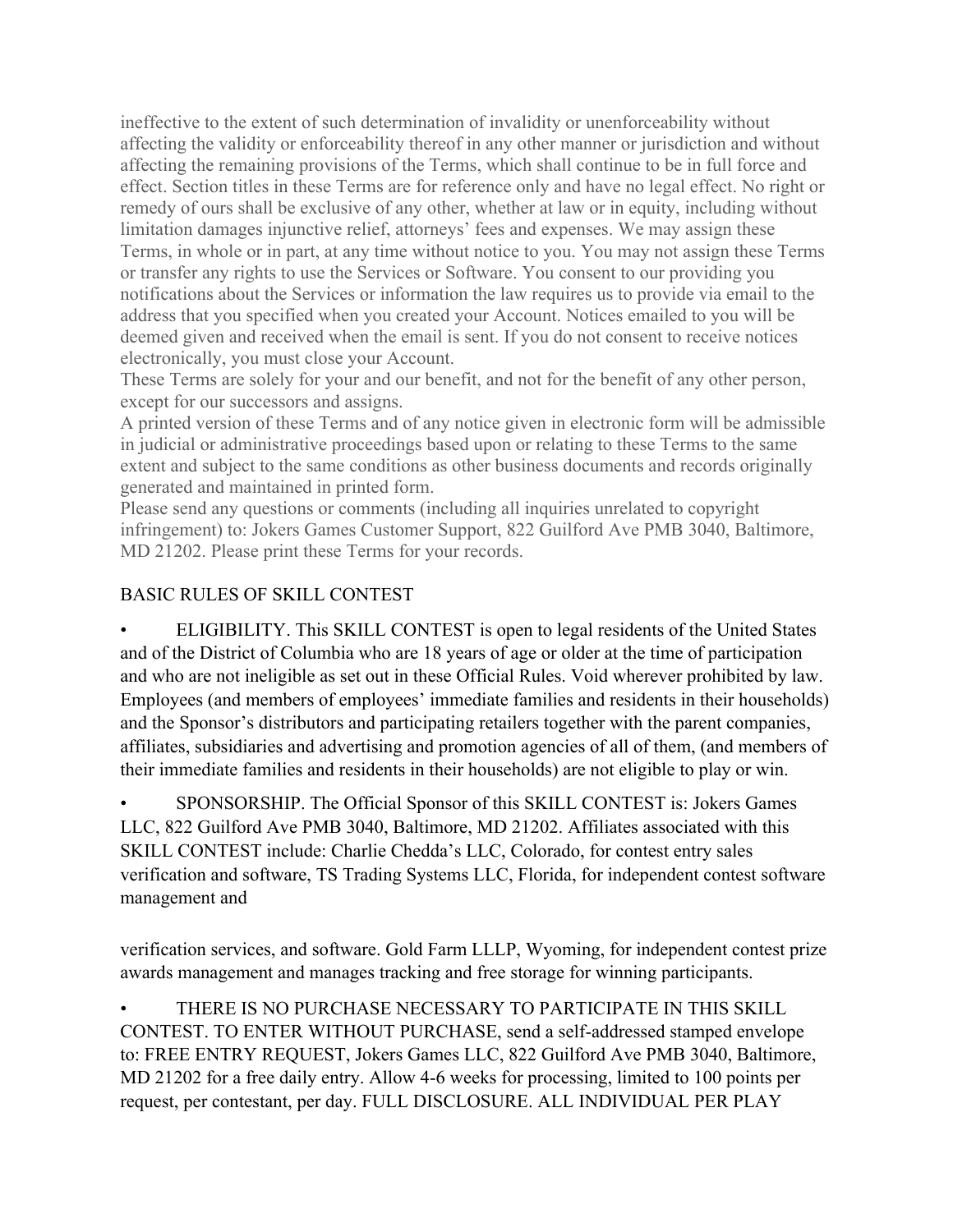PRIZE OUTCOMES CAN BE KNOWN BEFORE ENTRY. To see all outcomes in the order that they will be presented, send a typed request with the following information listed: Amount of entries that would potentially be purchased up to \$20.00, Game to be used, Amount of entry points per play to be used. Mail this information along with a self-addressed stamped envelope to: FULL DISCLOSURE REQUEST, Jokers Games LLC, 822 Guilford Ave PMB 3040, Baltimore, MD 21202. Allow 4-6 weeks for processing, limit one request per contestant, per day.

• HOW TO ENTER AND COMPETE. To compete in the SKILLED CONTEST, contestants must establish a free Gold Farm, LLLP precious metals storage account. See the terms of service link for details. Upon clicking the "play online" link, contestants will login with their Gold Farm, LLLP storage account credentials. From the lobby screen contestants may purchase player points into the contests or convert their winning prize points to grams of silver. Each cent (\$0.01) used to purchase points equals 1 player point. For instance, twenty dollars (\$20.00) equals 2000 player points. 1 prize point converts to 1 centigram of silver shot to be redeemed and/or stored in the contestant's precious metals account under Gold Farm, LLLP terms and conditions. Once the Lucky Duck Games link is selected, contestants will be able to select from several pattern recognition game themes. Each pattern recognition game contains a skill task that must be completed prior to the prize outcome being awarded to the patron. PLAY: Upon initiating the pattern recognition game theme by pressing the "Play" button, all five reels will spin and stop after a short time. One or more of the reels will be divided in half, displaying two different possible game outcomes, by the three symbols available in each selection for that reel space. The pattern recognition game theme provides the contestant with two or more "Select" buttons which will be used by the contestant to select one of the options displayed. There will be a selection with at least a one (1) point win or more on every play. The contestant will be tasked with evaluating the reels and choosing one (1) of the possible game outcomes or choosing the "1 Point" consolation prize in the event that the contestant evaluates the reels and recognizes that the game outcome selection will not result in a favorable outcome. The selection process must be completed within a ten (10) second time limit.

Should the contestant fail, or choose not, to select one of the game outcomes presented during the skill task, the pattern recognition game theme will automatically select the game outcome which will result in a losing outcome. In order to receive a winning outcome, the contestant must evaluate the reels and select the correct outcome, or select the "1 Point" consolation prize which will award the patron one point. While it is possible for the contestant to lose every play initiated by not successfully evaluating the reels and failing to select the correct game outcome, or allowing for the timer to expire, the contest allows for the possibility for a contestant to win a prize for every play initiated. As configured, for each play initiated, each pattern recognition game theme will display the "1 Point" consolation prize button which will award one point when selected during the skill task. Each pattern recognition theme is attached to five different prize pools of 100,000 plays per prize pool. Each prize pool is differentiated by the point level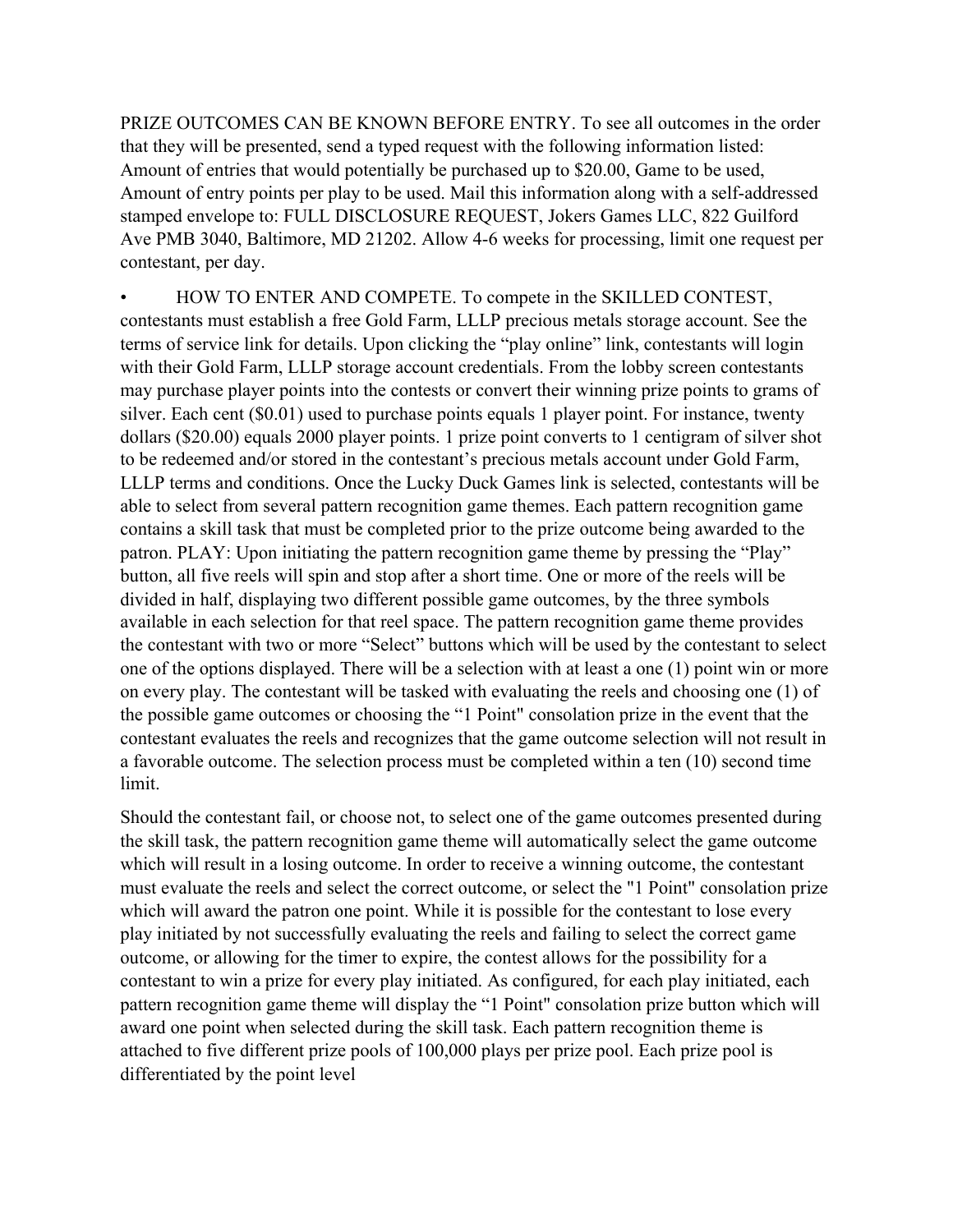being played. For instance, the "Hey Mambo" pattern recognition theme has 100,000 entries in each of the point levels respectively of the 40, 80, 120, 160 and 200 point levels for a total of 500,000 entries. Several pattern recognition themes play in the same prize pools. For instance, "Hey Mambo" and "Asian Dreams" pattern recognition themes are competing in the same prize pools at the same respective point levels. The entire contest consists of 12,500,000 entries or "rounds" to complete costing 40, 50, 80, 100, 120, 150, 160, 200, or 250 points depending on which pattern recognition theme and prize pool level is chosen by the contestant. No level or subsequent levels are more difficult to recognize patterns than other previous patterns presented in earlier levels or iterations of play. The maximum cost to enter all rounds is \$3,450,000 and all prizes are guaranteed to be awarded upon successful play. The estimated percentage of winning contestants who may correctly solve the patterns is 95%. All outcomes are predetermined, known and set by the software. Any malfunction on or from contestant equipment does not imply a win or cause a win to be awarded. The software tracks and judges the contestants selected or not selected play. All prizes are awarded on centigrams of silver per winning prize point. The estimated retail value of any prize can be determined by taking the total number of centigrams and multiplying them by 0.0003215, then multiplying that number by the current spot price of silver per ounce. The complete prize list can be viewed at: https://jokersgames.com/contestprizelisting (you must be logged in to view)

THE AWARDING OF PRIZES IS BASED UPON THE CONTESTANTS SKILL IN PERFORMING THE SUCCESSFUL WINNING OBJECTIVES. THE INDIVIDUAL ODDS OF WINNING DEPEND UPON THE PARTICIPANT'S APPLICATION OF PATTERN RECOGNITION SKILL, SPEED, AND ACCURACY. EACH ENTRY CONTAINS A PRIZE VALUE OF AT LEAST 1.

• DETAILED GAME PLAY AND WINNING OBJECTIVES ARE PROVIDED ON THE HELP PAGES OF EACH GAME.

• PRIVACY POLICY. The SKILL CONTEST Sponsor respects every patron's right to privacy and the importance of protecting information collected about them. The Sponsor HAS adopted an enterprise-wide privacy policy which guides how it will store and use the personal information which patrons provide in connection with their participation in the SKILL CONTEST. This policy applies only to information collected by the Sponsor through or derived from the medium of its internet interface and in connection with participation in its SKILL CONTEST. Personal information is information which identifies the patron and may be used to contact the patron. Children (anyone under eighteen years of age) are ineligible to participate or to win prizes from their participation in the SKILL CONTEST. CHILDREN MUST NEVER GIVE OUT THEIR NAMES, ADDRESSES, EMAIL ADDRESSES OR TELEPHONE NUMBERS, IN THE ABSENCE OF THEIR PARENTS' WRITTEN PERMISSION. No information should be provided to the Sponsor by or regarding children. If for any reason any